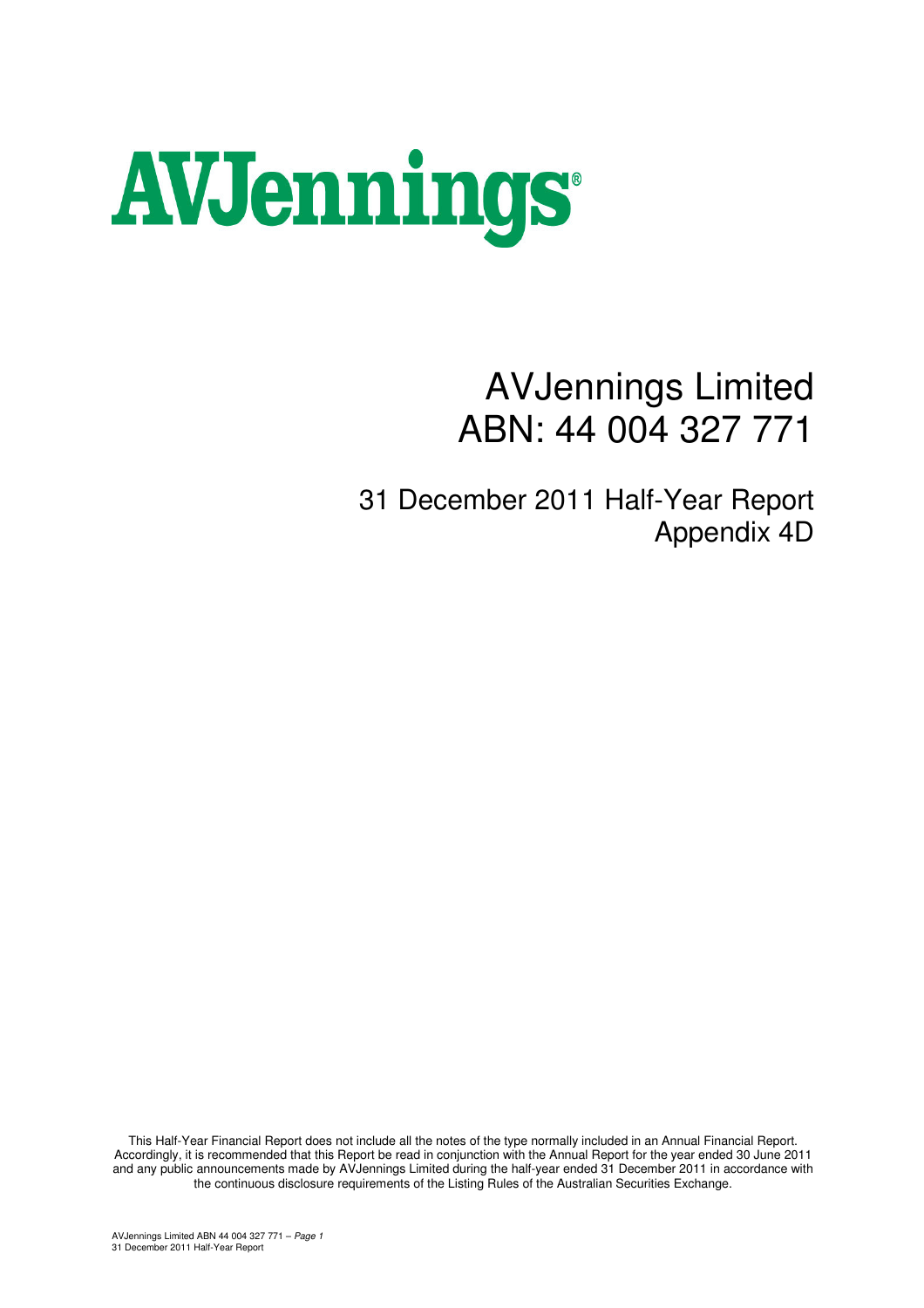# AVJennings

# **Contents**

|              | Page |
|--------------|------|
|              |      |
|              |      |
|              |      |
|              |      |
|              |      |
|              |      |
|              |      |
|              |      |
| $\mathbf{2}$ |      |
| 3            |      |
| 4            |      |
| 5            |      |
| 6            |      |
|              |      |
| 8            |      |
| 9            |      |
|              |      |
| 11           |      |
|              |      |
|              |      |
|              |      |
|              |      |
|              |      |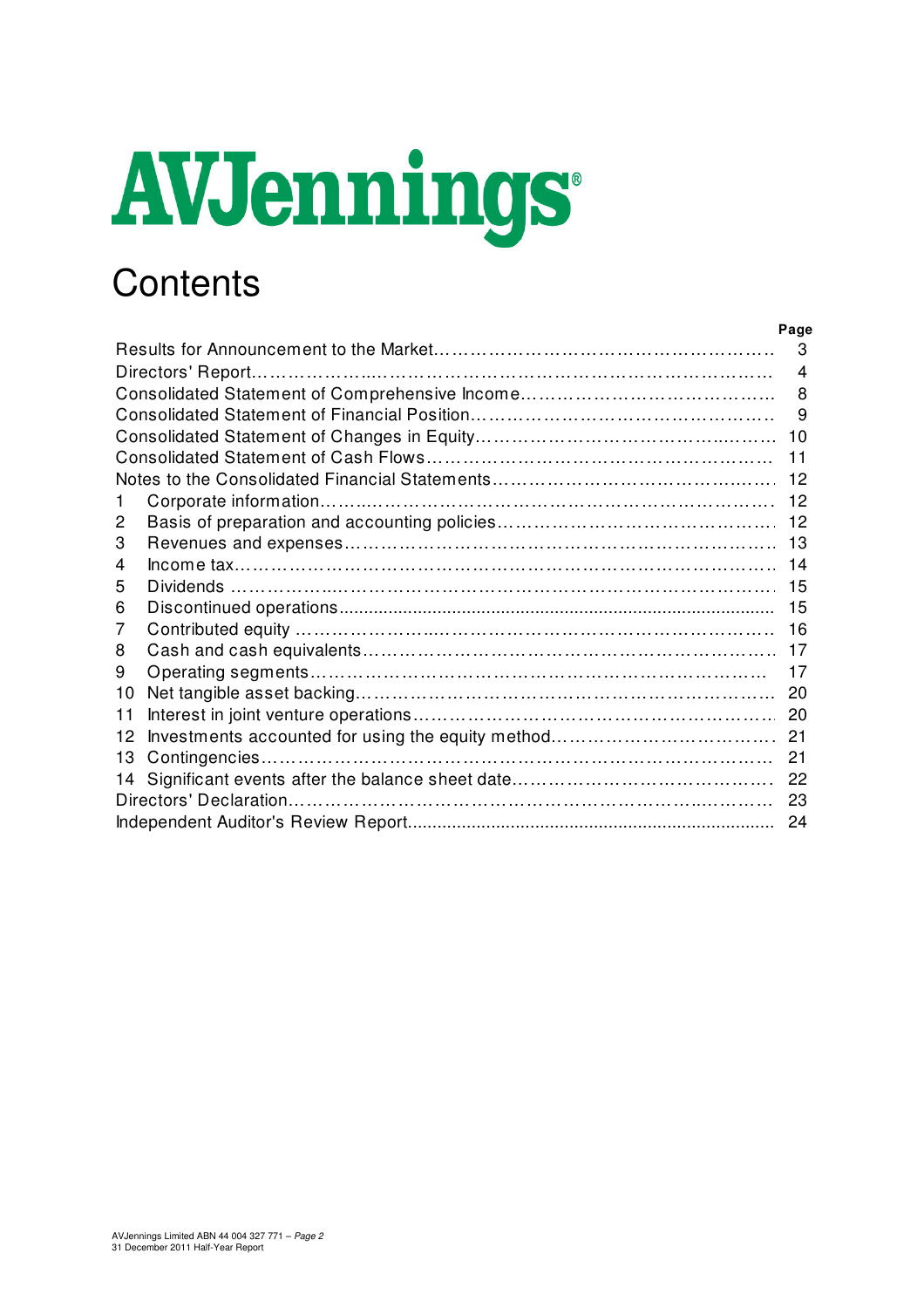# AVJennings

# **Results for Announcement to the Market**

**Appendix 4D for the half-year ended 31 December 2011**

|                                                                                                    | 6 months<br>2011<br>\$'000 | 6 months<br>31 December 31 December<br>2010<br>\$'000 | Increase/(Decrease)<br>\$'000 | ℅                  |
|----------------------------------------------------------------------------------------------------|----------------------------|-------------------------------------------------------|-------------------------------|--------------------|
| <b>Continuing operations</b><br>Revenues                                                           | 92,181                     | 105,293                                               | (13, 112)                     | $(12.5)\%$         |
|                                                                                                    |                            |                                                       |                               |                    |
| Profit after tax from                                                                              |                            |                                                       |                               |                    |
| continuing operations                                                                              | 3,324                      | 11,559                                                | (8, 235)                      | $(71.2)\%$         |
| <b>Discontinued operations</b>                                                                     |                            |                                                       |                               |                    |
| Loss after tax from                                                                                |                            |                                                       |                               |                    |
| discontinued operations                                                                            |                            | (994)                                                 | 994                           | 100.0%             |
| Net profit attributable                                                                            |                            |                                                       |                               |                    |
| to members                                                                                         | 3,324                      | 10,565                                                | (7, 241)                      | $(68.5)\%$         |
| <b>Dividends</b>                                                                                   |                            | Cents per                                             |                               | Franked amount per |
|                                                                                                    |                            | security                                              | security at 30% tax           |                    |
| Current period<br>Interim dividend                                                                 |                            | 0.5                                                   | 0.5                           |                    |
| <b>Total dividend</b>                                                                              |                            | 0.5                                                   | 0.5                           |                    |
|                                                                                                    |                            |                                                       |                               |                    |
| Previous corresponding period                                                                      |                            |                                                       |                               |                    |
| Interim dividend                                                                                   |                            | 1.0                                                   | 1.0                           |                    |
| <b>Total dividend</b>                                                                              |                            | 1.0                                                   | 1.0                           |                    |
|                                                                                                    |                            |                                                       |                               |                    |
| Record date for determining entitlements to dividend:                                              |                            |                                                       | 28 March 2012                 |                    |
| Payment date:                                                                                      |                            |                                                       | 11 April 2012                 |                    |
|                                                                                                    |                            |                                                       |                               |                    |
| The Company's Dividend Reinvestment Plan remains suspended.                                        |                            |                                                       |                               |                    |
| <b>Explanation of results</b>                                                                      |                            |                                                       |                               |                    |
| The Review of Operations in the attached Directors' Report provides an explanation of the results. |                            |                                                       |                               |                    |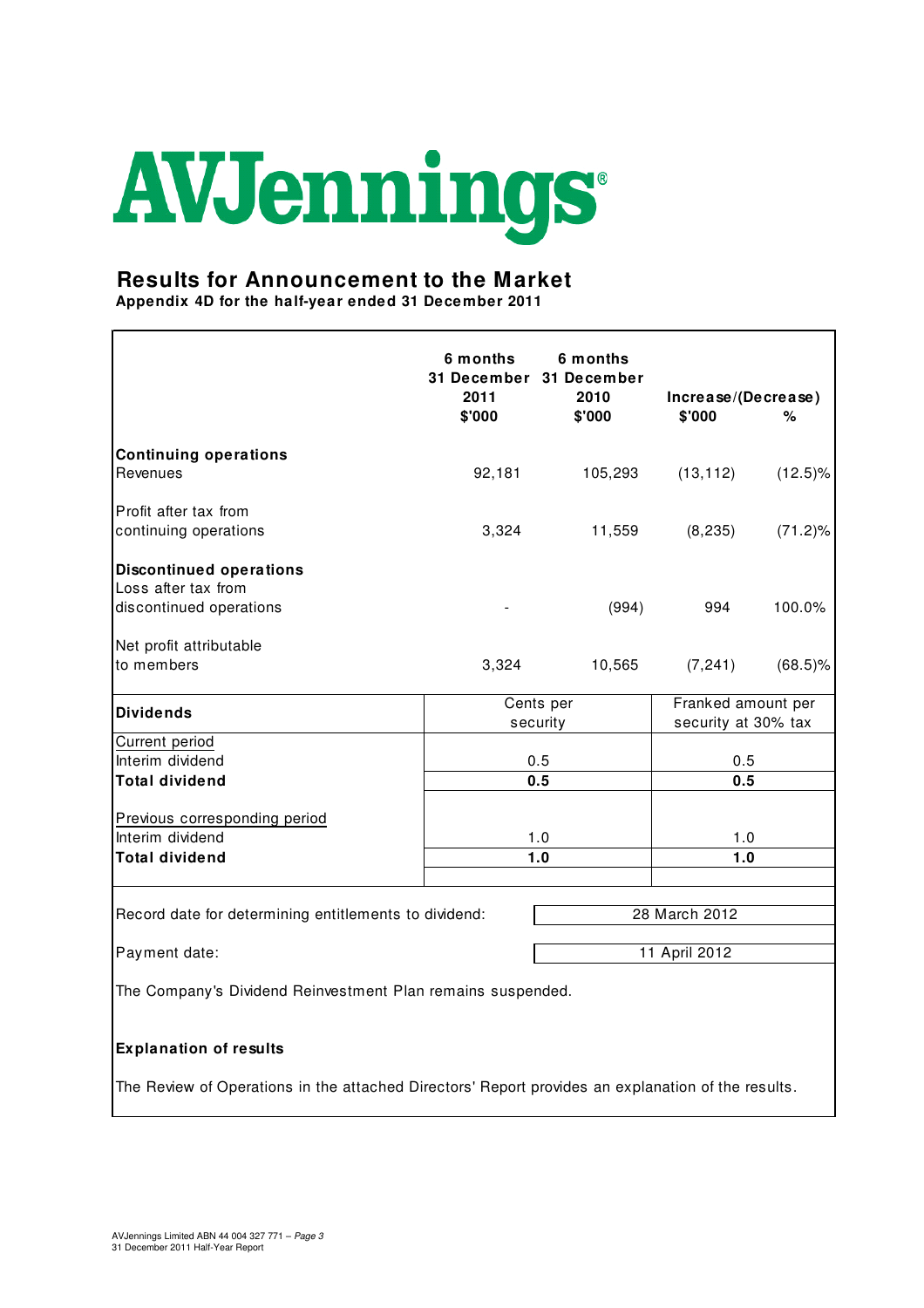# **Directors' Report**

For the half-year ended 31 December 2011

Your Directors present their Report on the Company and its controlled entities for the half-year ended 31 December 2011.

# **DIRECTORS**

The names of the Company's Directors in office during the half-year and until the date of this Report are as below. Directors were in office for the entire period unless otherwise stated.

S Cheong (Chairman) RJ Rowley (Deputy Chairman) PK Summers E Sam HR Hochstadt (Resigned 18 November 2011) B Chin BG Hayman TP Lai (Appointed 18 November 2011)

### **REVIEW OF OPERATIONS**

### **Financial results**

The Company has posted revenue of \$92.2 million to 31 December 2011, down 12.5% from \$105.3 million in the previous corresponding period. Net profit from continuing operations was \$3.3 million for the half year to 31 December 2011. This was down from \$11.6 million in the previous corresponding period.

### **First Half Overview**

The half year result to 31 December 2011 was a reflection of overall poor consumer sentiment which has been affected by the impact of the high Australian dollar on the Australian economy as well as the poor European and US economies. This has severely affected both property and equity markets throughout 2011. The European debt crisis has impacted worldwide and whilst it continues to linger without proper resolution, financial and residential property markets will remain under pressure.

Whilst we experienced two rate reductions late in 2011, any sustained improvement in market conditions has yet to occur. Consumers are looking for some stability and consistency in general economic conditions and hence it is more likely any significant improvements will not flow through to the residential property market until later in 2012. Of course, interest rates are a critical factor in housing affordability which did improve in most of parts of Australia during the period as a result of declining or steady property prices.

For the major markets in which the Company operates, Victoria and South Australia have both seen a considerable softening in conditions. New South Wales, however, displayed some positive signs of recovery during the first half after a number of years of extremely poor market conditions. The chronic under-supply of new housing in that market makes a sustained recovery a matter of timing. Queensland continued to struggle, however many forecasters are predicting a recovery in 2012 after the many challenges it faced in 2011. Importantly for the South-East Queensland market, its housing cost ratio (as a percentage of gross income) has improved considerably compared to Melbourne and Sydney. This has traditionally been an important element in a strong Queensland residential market.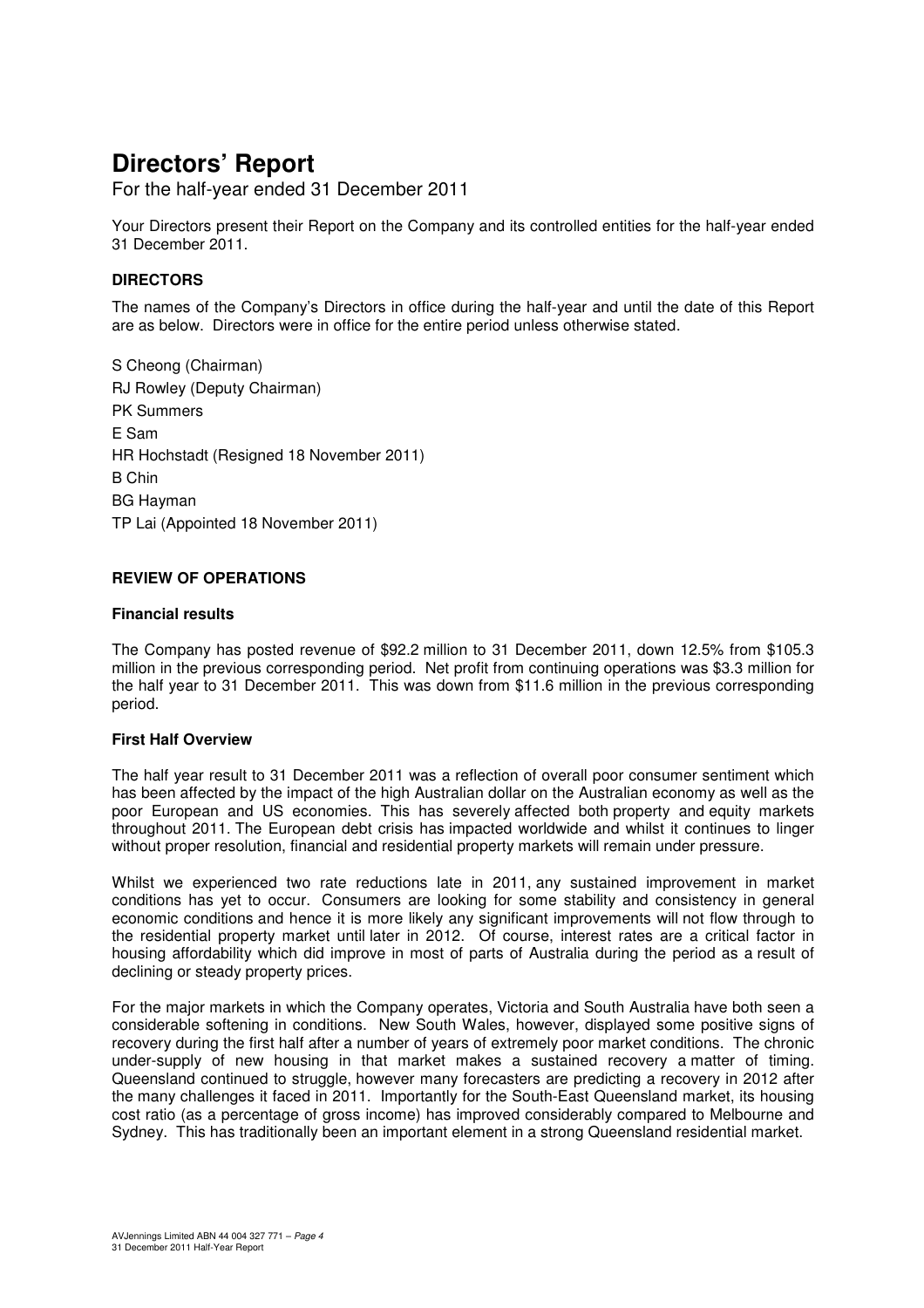# **Directors' Report**

For the half-year ended 31 December 2011

# **REVIEW OF OPERATIONS (continued)**

Net debt, on a proportionately consolidated basis, increased to \$108 million from \$82 million at 30 June 2011. Net debt as shown in the financial statements increased from \$57 million to \$100 million. The increase in both numbers was primarily due to investing in the buyout of a joint venture partner at a major project in Queensland and the consolidation of the total debt owed by the joint venture, as well as an increase in the amount of building construction on Company projects. Whilst increasing the level of debt, such investment actually lowers risk in slower markets as it is easier to sell completed housing rather than pure land or packaging land with contract home builders.

AVJennings has a landbank of approximately 11,250 lots. Whilst the Company has been conservative in terms of acquisitions, it did increase its landbank through the addition of some 3,000 lots, predominantly in late 2010. A number of these projects are now at advanced stages of planning and development that will see them enter profit recognition stages either in the second half of 2012 or the 2013 financial year. These newer projects will underpin our operations for future years and are vital to improving margins in the medium to long term.

### **Outlook**

The medium to long term fundamentals of the Australian residential market and the AVJennings business remain solid. The current and forecast trends for immigration and population growth are strengthening and the shortage of supply in many areas of Australia will underpin long term demand. However, in the short term, the Australian property market reflects world economic instability and very low consumer confidence. AVJennings is strategically well placed to take full benefit of that recovery when it occurs. This is not, however, a short term scenario and will be in line with the recovery of financial markets in Australia and stabilisation of world economies. Accordingly, the Board and management continue to focus on ensuring the Company is adopting appropriate strategies in relation to capital management and operational structures to meet these challenges.

### **DIVIDENDS**

The Board has declared a fully franked interim dividend of 0.5 cents per share (2010 corresponding period: 1.0 cent).

### **COMPARATIVE FIGURES**

To enable meaningful comparison, some comparatives have been reclassified to conform with the current year's presentation.

### **SIGNIFICANT CHANGES IN THE STATE OF AFFAIRS**

The Consolidated Entity's main banking facilities matured on 30 September 2011. These facilities have been renewed for a further 2 years to 30 September 2013.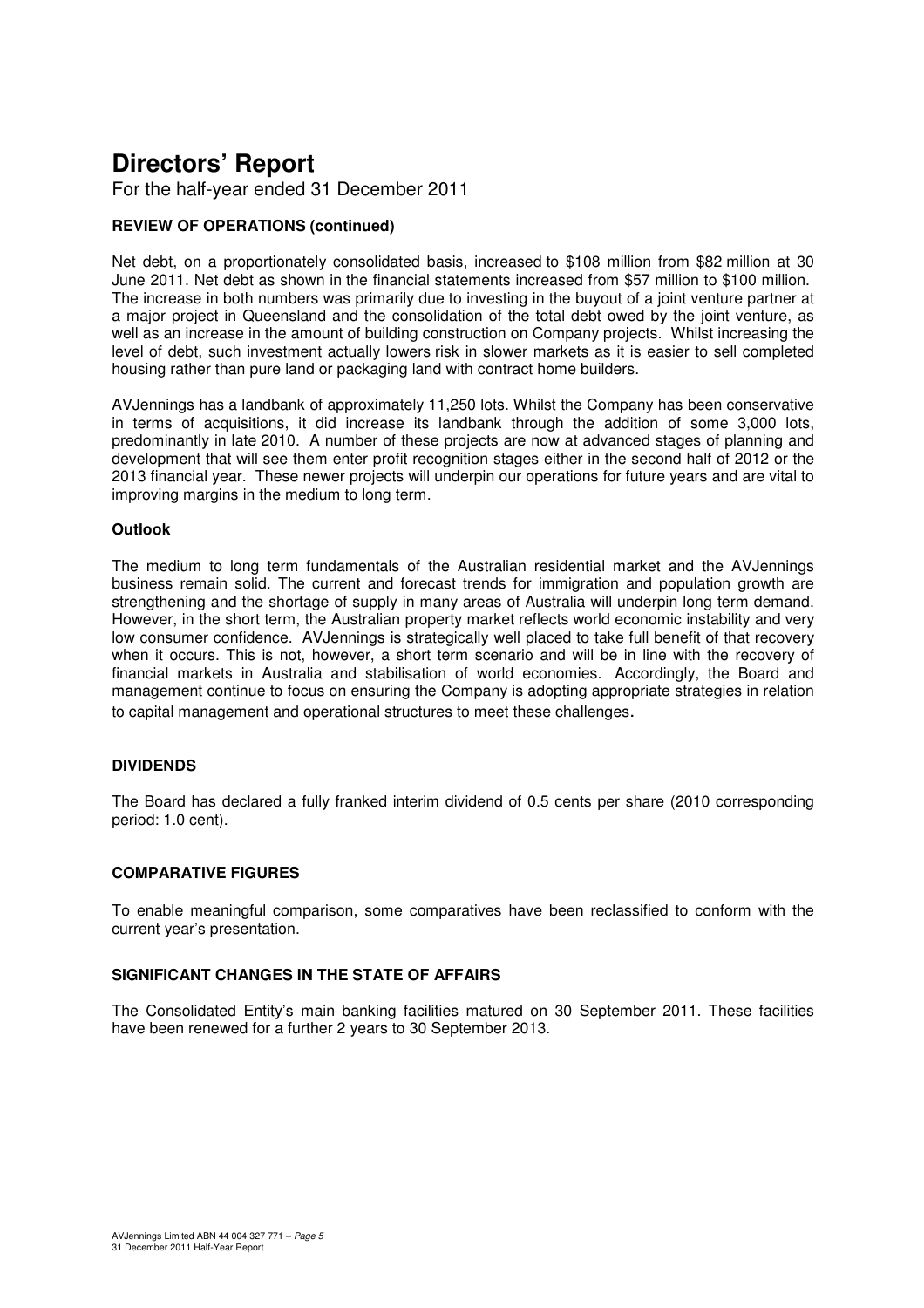# **Directors' Report**

For the half-year ended 31 December 2011

# **SIGNIFICANT EVENTS AFTER THE BALANCE SHEET DATE**

No matter or circumstance has arisen since 31 December 2011 that has significantly affected, or may significantly affect:

- a) the Consolidated Entity's operations in future financial years; or
- b) the results of those operations in future financial years; or
- c) the Consolidated Entity's state of affairs in future financial years.

### **AUDITOR'S INDEPENDENCE DECLARATION**

We have obtained the following independence declaration from our auditors, Ernst & Young. It is set out on page 7.

## **ROUNDING OF AMOUNTS**

The amounts contained in this Report and in the Financial Statements have been rounded to the nearest \$1,000 (where rounding is permitted) under the option available to the Company under the Australian Securities and Investments Commission (ASIC) Class Order 98/100. The Company is an entity to which the Class Order applies.

This Report is made in accordance with a resolution of the Directors.

Peter Summers **Director** 10 February 2012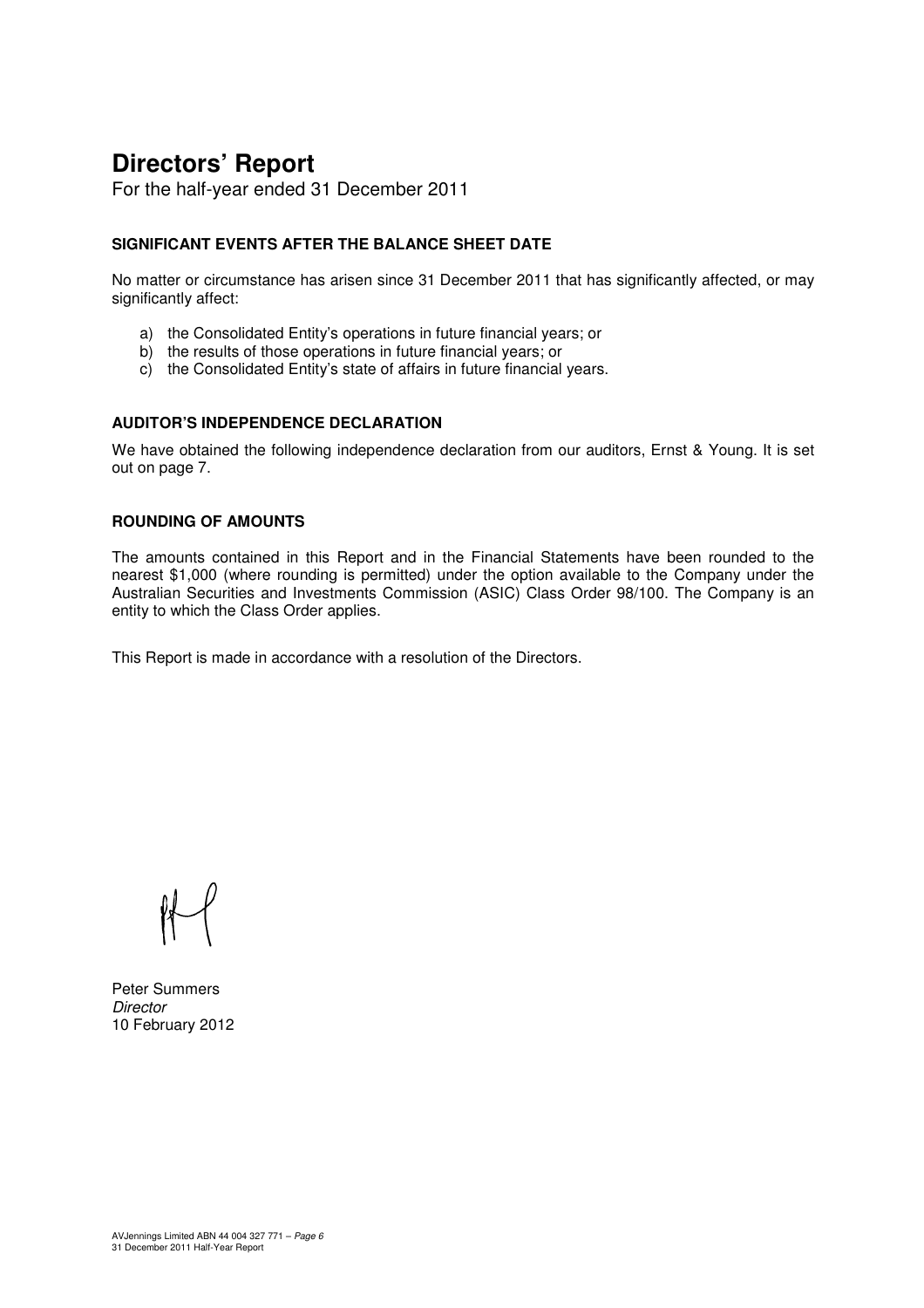

Ernst & Young Centre 680 George Street Sydney NSW 2000 Australia GPO Box 2646 Sydney NSW 2001

Tel: +61 2 9248 5555 Fax: +61 2 9248 5959 www.ey.com/au

# **Auditor's Independence Declaration to the Directors of AVJennings Limited**

In relation to our review of the financial report of AVJennings Limited for the half-year ended 31 December 2011, to the best of my knowledge and belief, there have been no contraventions of the auditor independence requirements of the *Corporations Act 2001* or any applicable code of professional conduct.

Einst & Tang

Ernst & Young

Mak Consu

Mark Conroy Partner 10 February 2012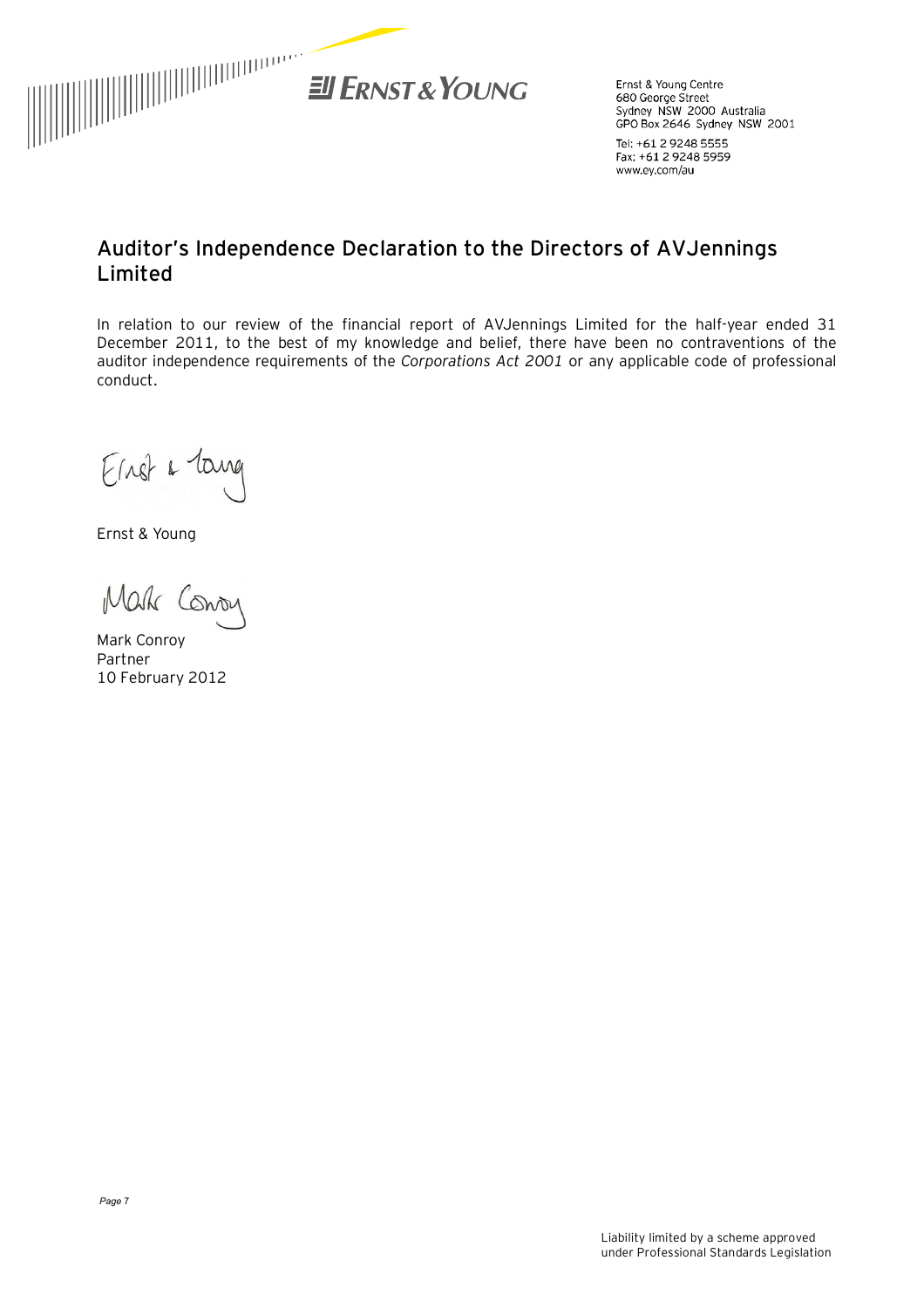# **Consolidated Statement of Comprehensive Income**

For the half-year ended 31 December 2011

|                                                                                                                 | <b>Note</b> | 6 months<br>2011<br>\$'000 | 6 months<br>31 December 31 December<br>2010<br>\$'000 |
|-----------------------------------------------------------------------------------------------------------------|-------------|----------------------------|-------------------------------------------------------|
|                                                                                                                 |             |                            |                                                       |
| <b>Continuing operations</b><br>Revenues<br>Share of profits of associates and joint venture entities accounted | 3           | 92,181                     | 105,293                                               |
| for using the equity method                                                                                     | 12          | 5,403                      | 1,120                                                 |
| Change in inventories, finished goods and work-in-progress                                                      |             | (74, 321)                  | (67, 822)                                             |
| Other operational expenses                                                                                      |             | (2,903)                    | (2,648)                                               |
| Advertising expenses                                                                                            |             | (1,661)                    | (1,672)                                               |
| Display costs                                                                                                   |             | (508)                      | (521)                                                 |
| Employee expenses                                                                                               |             | (9,979)                    | (12, 254)                                             |
| Depreciation and amortisation expense                                                                           |             | (174)                      | (347)                                                 |
| Finance costs                                                                                                   | 3           | (263)                      | (521)                                                 |
| Fair value (loss) / gain on interest rate derivatives                                                           |             | (167)                      | 509                                                   |
| Other expenses                                                                                                  |             | (4, 816)                   | (5, 106)                                              |
| Profit from continuing operations before income tax                                                             |             | 2,792                      | 16,031                                                |
| Income tax credit/(expense)                                                                                     | 4           | 532                        | (4, 472)                                              |
| Profit from continuing operations after income tax                                                              |             | 3,324                      | 11,559                                                |
| <b>Discontinued operations</b>                                                                                  |             |                            |                                                       |
| Loss from discontinued operations after income tax                                                              | 6           |                            | (994)                                                 |
| Net profit for the period                                                                                       |             | 3,324                      | 10,565                                                |
|                                                                                                                 |             |                            |                                                       |
| Other comprehensive loss                                                                                        |             |                            |                                                       |
| Foreign currency translation                                                                                    |             | (91)                       | (559)                                                 |
| Other comprehensive loss for the period net of tax                                                              |             | (91)                       | (559)                                                 |
| Total comprehensive income for the period                                                                       |             | 3,233                      | 10,006                                                |
|                                                                                                                 |             |                            |                                                       |
| Earnings per share for profit from continuing operations                                                        |             | <b>Cents</b>               | Cents                                                 |
| attributable to ordinary equity holders of the parent:                                                          |             |                            |                                                       |
| Basic earnings per share                                                                                        |             | 1.21                       | 4.21                                                  |
| Diluted earnings per share                                                                                      |             | 1.21                       | 4.21                                                  |
| Earnings per share for profit attributable to ordinary equity holders<br>of the parent:                         |             |                            |                                                       |
| Basic earnings per share                                                                                        |             | 1.21                       | 3.85                                                  |
| Diluted earnings per share                                                                                      |             | 1.21                       | 3.85                                                  |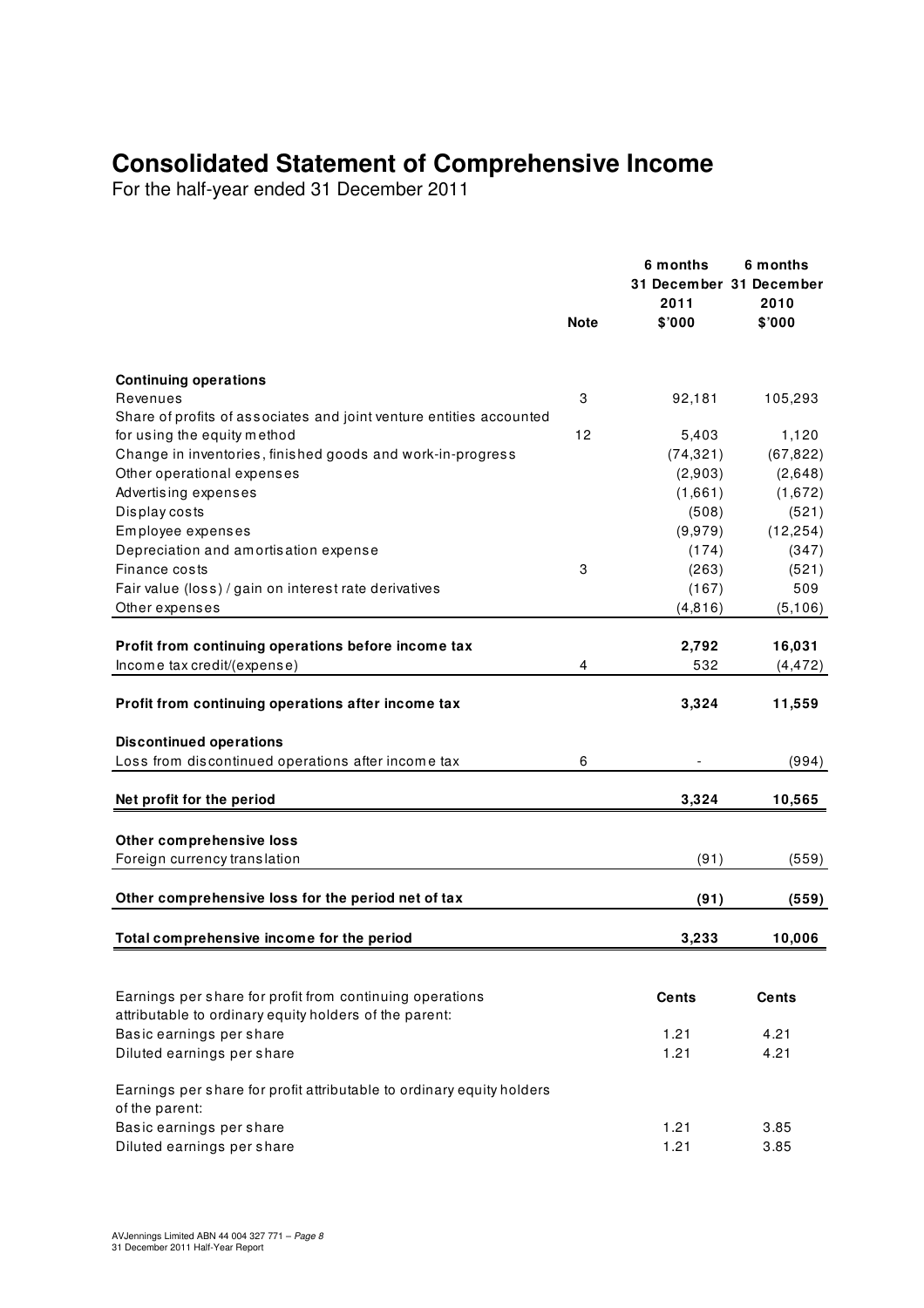# **Consolidated Statement of Financial Position**

As at 31 December 2011

|                                                     |             | 31 December | 30 June |
|-----------------------------------------------------|-------------|-------------|---------|
|                                                     |             | 2011        | 2011    |
|                                                     | <b>Note</b> | \$'000      | \$'000  |
| <b>CURRENT ASSETS</b>                               |             |             |         |
| Cash and cash equivalents                           | 8           | 5,736       | 12,260  |
| Trade and other receivables                         |             | 12,731      | 17,159  |
| Inventories                                         |             | 116,891     | 131,231 |
| Other current assets                                |             | 2,655       | 1,300   |
| Tax receivable                                      |             | 2,048       |         |
| <b>Total current assets</b>                         |             | 140,061     | 161,950 |
| <b>NON-CURRENT ASSETS</b>                           |             |             |         |
| Inventories                                         |             | 360,510     | 285,630 |
| Investments accounted for using the equity method   |             | 29,922      | 41,131  |
| Property, plant and equipment                       |             | 1,000       | 1,087   |
| Intangible assets                                   |             | 2,816       | 2,816   |
| <b>Total non-current assets</b>                     |             | 394,248     | 330,664 |
| <b>Total assets</b>                                 |             | 534,309     | 492,614 |
| <b>CURRENT LIABILITIES</b>                          |             |             |         |
| Trade and other payables                            |             | 39,759      | 48,485  |
| Derivative financial instruments                    |             | 235         | 68      |
| Interest-bearing loans and borrowings               |             | 7,500       | 62,529  |
| Tax payable                                         |             |             | 3,540   |
| Provisions                                          |             | 3,157       | 3,235   |
| <b>Total current liabilities</b>                    |             | 50,651      | 117,857 |
| <b>NON-CURRENT LIABILITIES</b>                      |             |             |         |
| Trade and other payables                            |             | 59,469      | 43,400  |
| Interest-bearing loans and borrowings               |             | 98,675      | 6,619   |
| Deferred tax liabilities                            |             | 21,706      | 19,516  |
| Provisions                                          |             | 721         | 694     |
| <b>Total non-current liabilities</b>                |             | 180,571     | 70,229  |
| <b>Total liabilities</b>                            |             | 231,222     | 188,086 |
| <b>Net assets</b>                                   |             | 303,087     | 304,528 |
|                                                     |             |             |         |
| <b>EQUITY</b>                                       |             |             |         |
| Equity attributable to equity holders of the parent |             |             |         |
| Contributed equity                                  | 7           | 121,096     | 121,835 |
| Reserves                                            |             | (1)         | (94)    |
| Retained earnings                                   |             | 181,992     | 182,787 |
| <b>Total equity</b>                                 |             | 303,087     | 304,528 |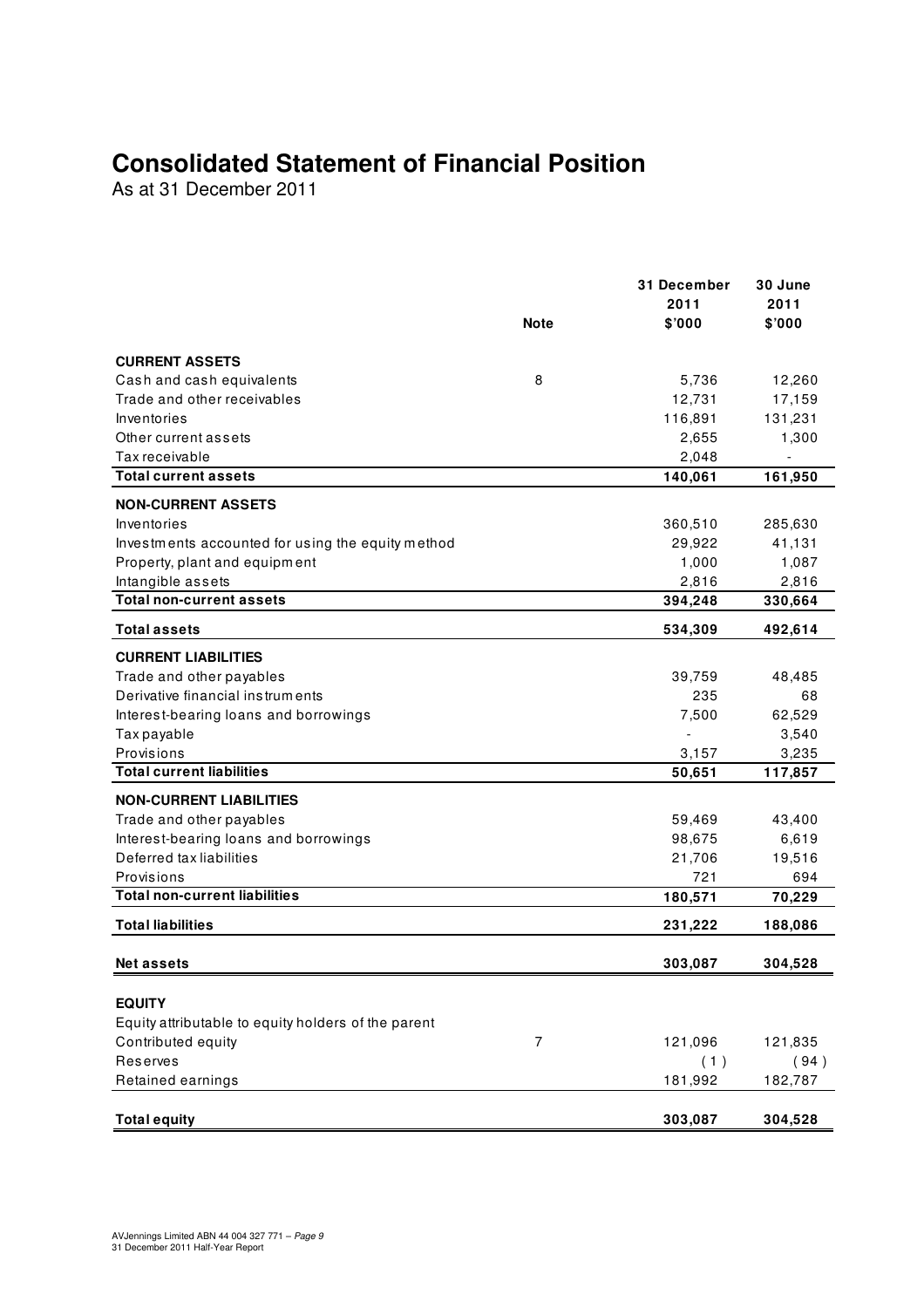# **Consolidated Statement of Changes in Equity**

For the half-year ended 31 December 2011

|                             |             |               | <b>Attributable to equity</b> |                |                 |                     |
|-----------------------------|-------------|---------------|-------------------------------|----------------|-----------------|---------------------|
|                             |             |               | holders of the parent         |                |                 | <b>Total equity</b> |
|                             |             |               | Foreign                       | Share-         |                 |                     |
|                             |             |               | <b>Currency</b>               | based          |                 |                     |
|                             |             | <b>Issued</b> | <b>Translation</b>            | Payment        | Retained        |                     |
|                             |             | Capital       | <b>Reserve</b>                | <b>Reserve</b> | <b>Earnings</b> |                     |
|                             | <b>Note</b> | \$'000        | \$'000                        | \$'000         | \$'000          | \$'000              |
| At 1 July 2010              |             | 122,578       |                               | 81             | 176,759         | 299,418             |
| Profit for the period       |             |               |                               |                | 10,565          | 10,565              |
| Other comprehensive loss    |             |               |                               |                |                 |                     |
| for the period              |             |               | (559)                         |                |                 | 559)                |
| Total comprehensive income  |             |               |                               |                |                 |                     |
| for the period              |             |               | (559)                         |                | 10,565          | 10,006              |
| Transactions with owners in |             |               |                               |                |                 |                     |
| their capacity as owners    |             |               |                               |                |                 |                     |
| - Treasury shares acquired  | 7(b)        | (743)         |                               |                |                 | (743)               |
| reserve                     |             |               |                               | 124            |                 | 124                 |
| - Dividends paid            | 5           |               |                               |                | (4, 119)        | (4, 119)            |
|                             |             | 743)          | 559)                          | 124            | 6,446           | 5,268               |
| At 31 December 2010         |             | 121,835       | (559)                         | 205            | 183,205         | 304,686             |
|                             |             |               |                               |                |                 |                     |
| At 1 July 2011              |             | 121,835       | (417)                         | 323            | 182,787         | 304,528             |
| Profit for the period       |             |               |                               |                | 3,324           |                     |
| Other comprehensive loss    |             |               |                               |                |                 | 3,324               |
| for the period              |             |               | (91)                          |                |                 | (91)                |
| Total comprehensive income  |             |               |                               |                |                 |                     |
| for the period              |             |               | (91)                          |                | 3,324           | 3,233               |
| Transactions with owners in |             |               |                               |                |                 |                     |
|                             |             |               |                               |                |                 |                     |

- Treasury shares acquired 7(b) (739) - Treasury shares acquired 7(b) (739)

reserve  $\sim$  6  $\sim$  6  $\sim$  -  $\sim$  6  $\sim$ reserve - - 178 - 178 - Dividends paid  $\begin{array}{cccc} 5 & - & - & - & - & - & (4,119) & (4,119) \end{array}$ 

**At 31 December 2011 121,096 ( 502 ) 501 181,992 303,087** 

 $( 739 )$   $( 85 )$   $178$   $( 795 )$   $( 1,441 )$ 

their capacity as owners

- Foreign currency translation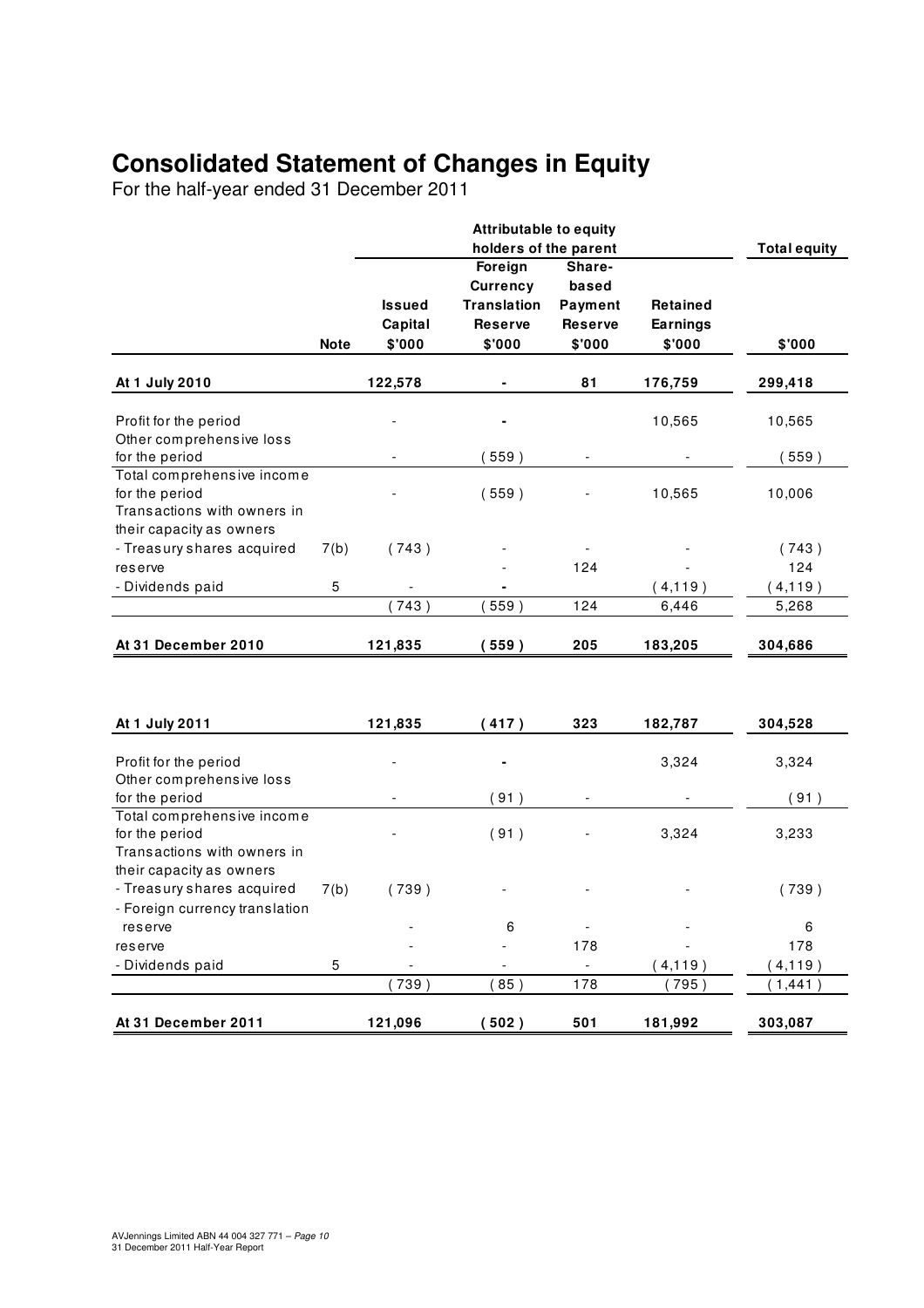# **Consolidated Statement of Cash Flows**

For the half-year ended 31 December 2011

|                                                                                                                   |             | 6 months<br>31 December 31 December<br>2011 | 6 months<br>2010 |
|-------------------------------------------------------------------------------------------------------------------|-------------|---------------------------------------------|------------------|
|                                                                                                                   | <b>Note</b> | \$'000                                      | \$'000           |
| <b>CASH FLOWS FROM OPERATING ACTIVITIES</b>                                                                       |             |                                             |                  |
| Receipts from customers                                                                                           |             | 105,533                                     | 112,915          |
| Payments to suppliers, land vendors and employees                                                                 |             | (134, 683)                                  | (116, 032)       |
| Interest paid                                                                                                     |             | (5,062)                                     | (5, 354)         |
| Income tax paid                                                                                                   |             | (4,878)                                     | (1,000)          |
| Net cash used in operating activities                                                                             |             | (39,090)                                    | (9, 471)         |
| <b>CASH FLOWS FROM INVESTING ACTIVITIES</b>                                                                       |             |                                             |                  |
| Proceeds from sale of property, plant and equipment                                                               |             | 194                                         | 654              |
| Purchase of property, plant and equipment                                                                         |             | (281)                                       | (162)            |
| Proceeds from sale of discontinued operations                                                                     |             |                                             | 21,304           |
| Interest received                                                                                                 |             | 267                                         | 443              |
| Distribution received                                                                                             |             | 1,100                                       | 4,510            |
| Investments in associates and joint venture entities                                                              |             | (871)                                       | (9)              |
|                                                                                                                   |             |                                             |                  |
| Net cash from investing activities                                                                                |             | 409                                         | 26,740           |
| <b>CASH FLOWS FROM FINANCING ACTIVITIES</b>                                                                       |             |                                             |                  |
| Proceeds from borrowings                                                                                          |             | 56,440                                      | 64,742           |
| Repayment of borrowings                                                                                           |             | (19, 383)                                   | (75,980)         |
| Payment of finance lease liability                                                                                |             | (30)                                        | (83)             |
| Payment for treasury shares                                                                                       | 7(b)        | (739)                                       | (743)            |
| Equity dividends paid                                                                                             |             | (4, 119)                                    | (4, 119)         |
| Net cash from (used in) financing activities                                                                      |             | 32,169                                      | (16, 183)        |
|                                                                                                                   |             |                                             |                  |
| <b>NET (DECREASE) / INCREASE IN CASH HELD</b>                                                                     |             | (6, 512)                                    | 1,086            |
| Cash and cash equivalents at beginning of period<br>Effects of exchange rate changes on cash and cash equivalents |             | 12,260<br>(12)                              | 24,110           |
|                                                                                                                   |             |                                             |                  |
| <b>CASH AND CASH EQUIVALENTS AT END OF PERIOD</b>                                                                 |             | 5.736                                       | 25,196           |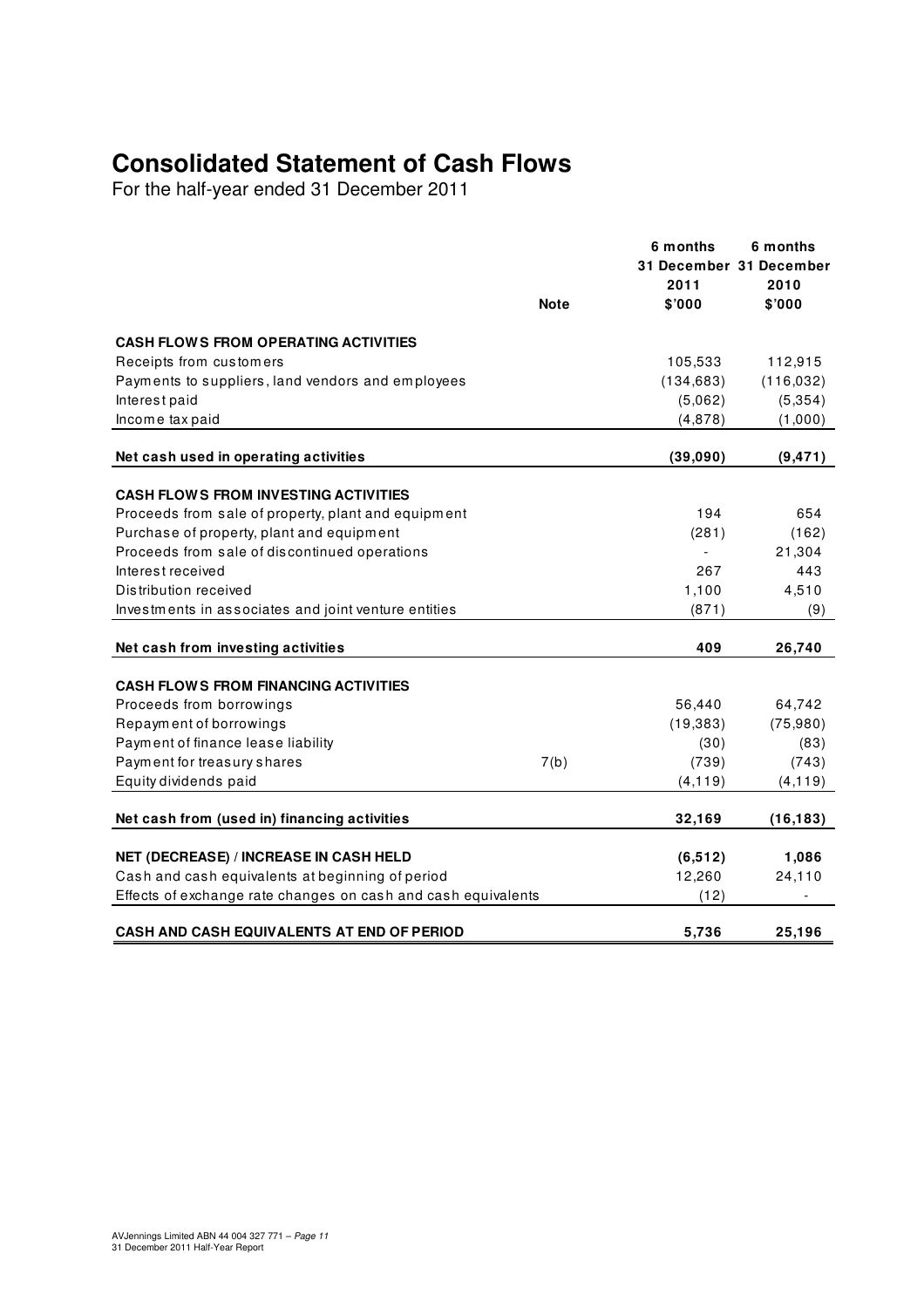For the half-year ended 31 December 2011

# **1. CORPORATE INFORMATION**

The Consolidated Financial Report of AVJennings Limited for the half-year ended 31 December 2011 was authorised for issue in accordance with a resolution of the Directors on 10 February 2012. The Company is incorporated in Australia and limited by shares, which are publicly traded on the Australian Securities Exchange and the Singapore Exchange through the Central Limit Order Book (CLOB).

### **2. BASIS OF PREPARATION AND ACCOUNTING POLICIES**

This general purpose condensed Financial Report for the half-year ended 31 December 2011 has been prepared in accordance with AASB 134 Interim Financial Reporting and the Corporations Act 2001. The Statements have been prepared on a historical basis except for derivative financial instruments which have been measured at fair value.

The condensed Financial Report does not include all notes of the type normally included within the annual Financial Report and therefore cannot be expected to provide as full an understanding of the financial performance, financial position and financing and investing activities of the Consolidated Entity as the full financial report.

It is recommended that this Financial Report be read in conjunction with the Annual Report for the year ended 30 June 2011 and considered together with any public announcements made by AVJennings Limited during the half-year ended 31 December 2011 in accordance with the continuous disclosure obligations of the ASX listing rules.

This Financial Report is presented in Australian Dollars and all values are rounded to the nearest thousand dollars (\$'000) unless otherwise stated. The accounting policies are consistent with those adopted in the Financial Report for the year ended 30 June 2011.

Australian Accounting Standards and Interpretations that have recently been issued or amended but are not yet effective have not been adopted for the half-year ended 31 December 2011. The Directors believe that these new or amended standards and interpretations do not have any material effect on the financial report presented.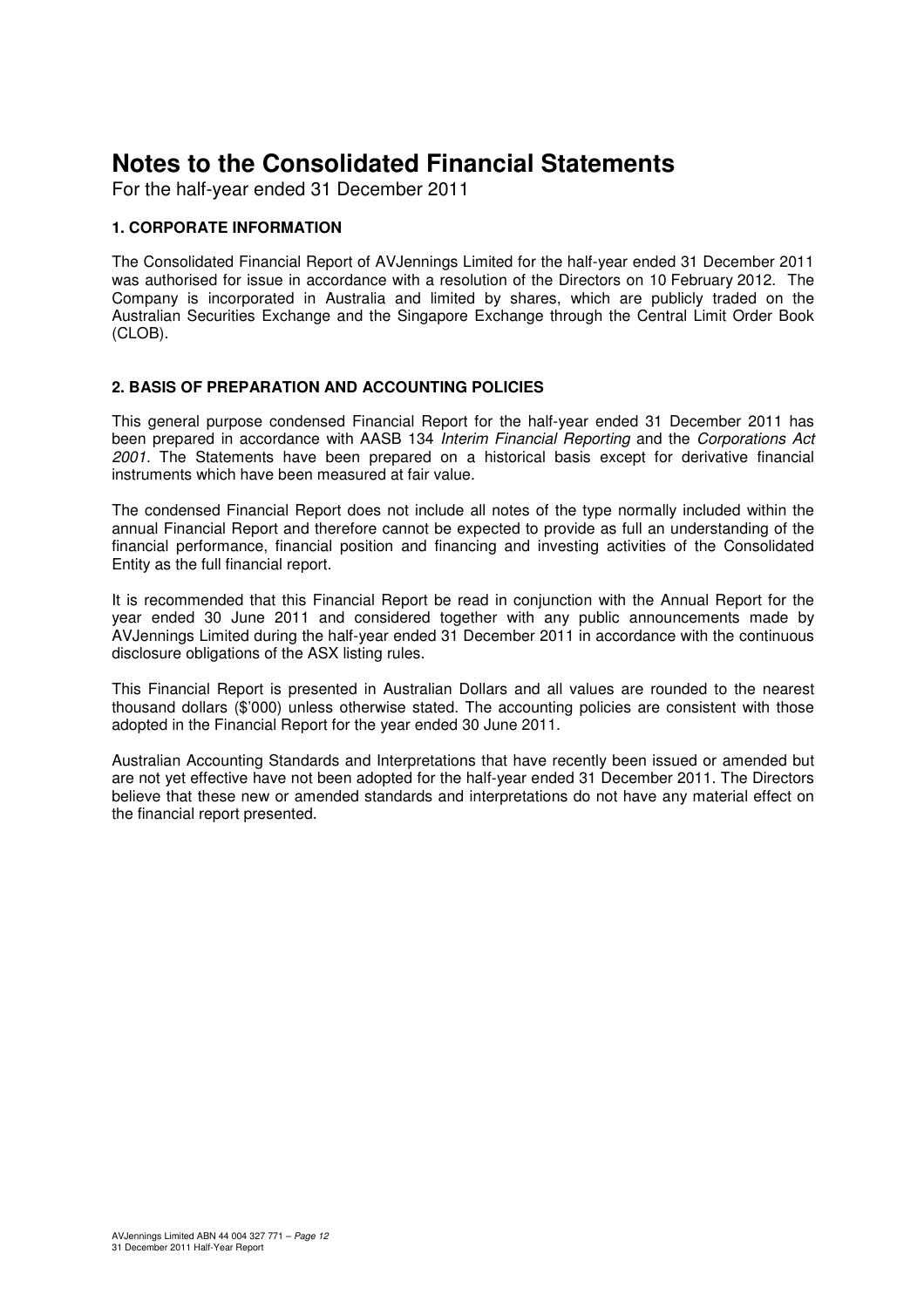For the half-year ended 31 December 2011

# **3. REVENUES AND EXPENSES**

Profit from ordinary activities before income tax includes the following revenues and expenses:

|                                              | 6 months    | 6 months    |
|----------------------------------------------|-------------|-------------|
|                                              | 31 December | 31 December |
|                                              | 2011        | 2010        |
|                                              | \$'000      | \$'000      |
|                                              |             |             |
| Revenues from continuing operations          |             |             |
| Developments                                 | 87,330      | 93,561      |
| Home Improvements                            | 1,820       | 3,582       |
| Interest revenue                             | 267         | 494         |
| Management fees                              | 1,388       | 1,455       |
| Rental revenue                               | 11          | 21          |
| Royalty revenue                              | 710         | 732         |
| Sundry revenue                               | 655         | 400         |
| Expense recovery from third party            |             | 5,048       |
|                                              |             |             |
| <b>Total revenues</b>                        | 92,181      | 105,293     |
|                                              |             |             |
| <b>Finance costs</b>                         |             |             |
| Bank loans and overdrafts                    | 5,062       | 5,339       |
| Finance charges payable under finance leases |             | 15          |
| Total finance costs                          | 5,062       | 5,354       |
| Less: Amount capitalised to inventories      | (4,799)     | (4,833)     |
|                                              |             |             |
| <b>Finance costs expensed</b>                | 263         | 521         |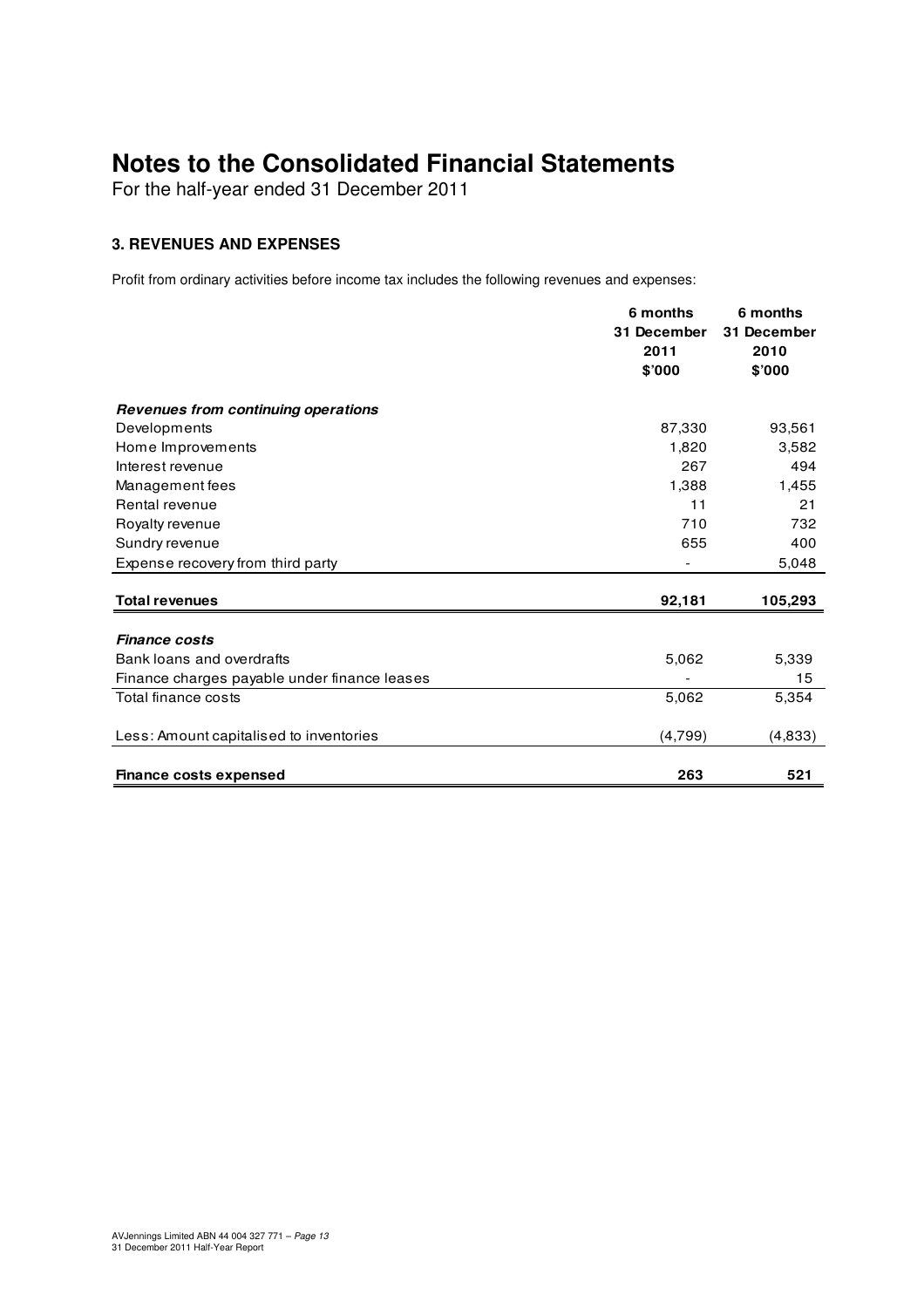For the half-year ended 31 December 2011

# **4. INCOME TAX**

|                                                          | 6 months    | 6 months    |  |
|----------------------------------------------------------|-------------|-------------|--|
|                                                          | 31 December | 31 December |  |
|                                                          | 2011        | 2010        |  |
|                                                          | \$'000      | \$'000      |  |
| Income tax expense                                       |             |             |  |
| The major components of income tax expense are:          |             |             |  |
| Current income tax                                       |             |             |  |
| Current income tax charge                                |             | 4,057       |  |
| Adjustment for prior periods                             | (710)       | 101         |  |
| Deferred income tax                                      |             |             |  |
| Current year temporary differences                       | (629)       | (103)       |  |
| Adjustment for prior periods                             | 807         | (9)         |  |
| Income tax (credit)/expense reported in the Consolidated |             |             |  |
| <b>Statement of Comprehensive Income</b>                 | (532)       | 4,046       |  |

Numerical reconciliation between aggregate tax expense recognised in the Consolidated Statement of Comprehensive Income and tax expense calculated per the statutory income tax rate:

|                                                                | 6 months    | 6 months    |
|----------------------------------------------------------------|-------------|-------------|
|                                                                | 31 December | 31 December |
|                                                                | 2011        | 2010        |
|                                                                | \$'000      | \$'000      |
| Accounting profit before income tax from continuing operations | 2,792       | 16,031      |
| Loss before income tax from discontinued operations            |             | (1,420)     |
| Total accounting profit before income tax                      | 2,792       | 14,611      |
|                                                                |             |             |
| Tax at Australian income tax rate of 30% (2010 - 30%)          | 838         | 4,383       |
| Adjustment for prior periods                                   | 97          | 92          |
| Equity accounted share of Joint Venture profits                | (1,538)     | (302)       |
| Other non-deductible items and variations                      | 71          | (127)       |
| Aggregate income tax (credit)/expense                          | (532)       | 4,046       |
|                                                                |             |             |
| Aggregate income tax (credit)/expense is attributable to:      |             |             |
| Continuing operations                                          | (532)       | 4,472       |
| Discontinued operations                                        |             | (426)       |
|                                                                | (532)       | 4,046       |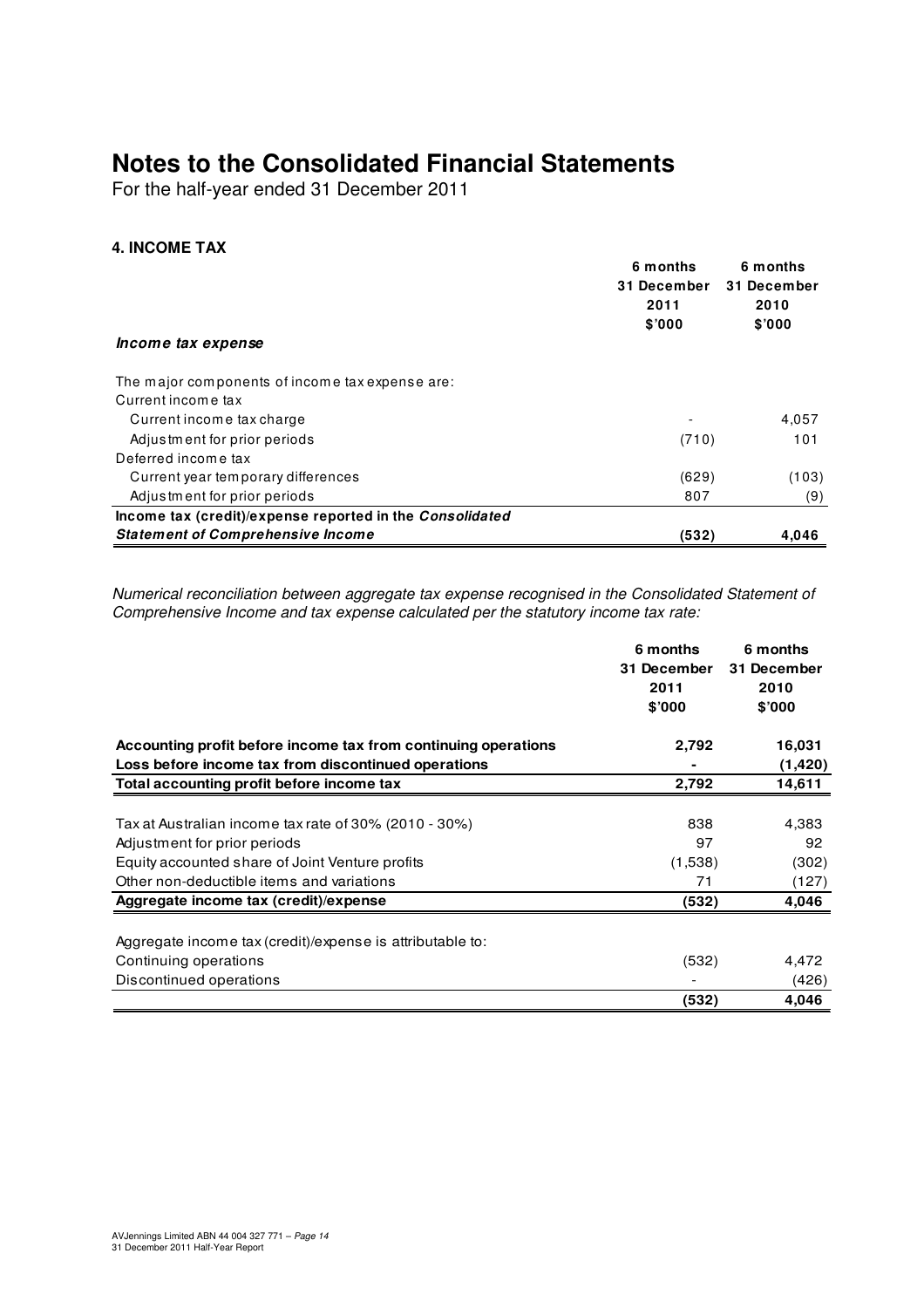For the half-year ended 31 December 2011

# **5. DIVIDENDS**

|                                                                                                                                 | 6 months<br>31 December<br>2011<br>\$'000 | 6 months<br>31 December<br>2010<br>\$'000 |
|---------------------------------------------------------------------------------------------------------------------------------|-------------------------------------------|-------------------------------------------|
| Dividends paid and recognised                                                                                                   |                                           |                                           |
| 2010 final dividend of 1.5 cents per fully paid share,<br>paid 30 September 2010. Fully franked @ 30% tax                       |                                           | 4,119                                     |
| 2011 final dividend of 1.5 cents per fully paid share,                                                                          |                                           |                                           |
| paid 19 October 2011. Fully franked @ 30% tax                                                                                   | 4,119                                     |                                           |
| <b>Total dividends paid</b>                                                                                                     | 4,119                                     | 4,119                                     |
| Dividends proposed<br>2011 interim dividend of 1.0 cents per fully paid share,<br>paid 18 April 2011. Fully franked $@$ 30% tax |                                           | 2,746                                     |
| 2012 interim dividend of 0.5 cents per fully paid share,<br>to be paid 11 April 2012. Fully franked $@$ 30% tax                 | 1,373                                     |                                           |
| <b>Total dividends proposed</b>                                                                                                 | 1,373                                     | 2,746                                     |
| The Company's Dividend Reinvestment Plan remains suspended.                                                                     |                                           |                                           |
| <b>Franking credit balance</b>                                                                                                  |                                           |                                           |
| Franking credits available for subsequent                                                                                       |                                           |                                           |
| financial periods based on a tax rate of 30%                                                                                    | 23,301                                    | 21,359                                    |

# **6. DISCONTINUED OPERATIONS**

Comparatives for the half-year to 31 December 2010 include results of the Contract Building Division which was discontinued on 31 July 2010.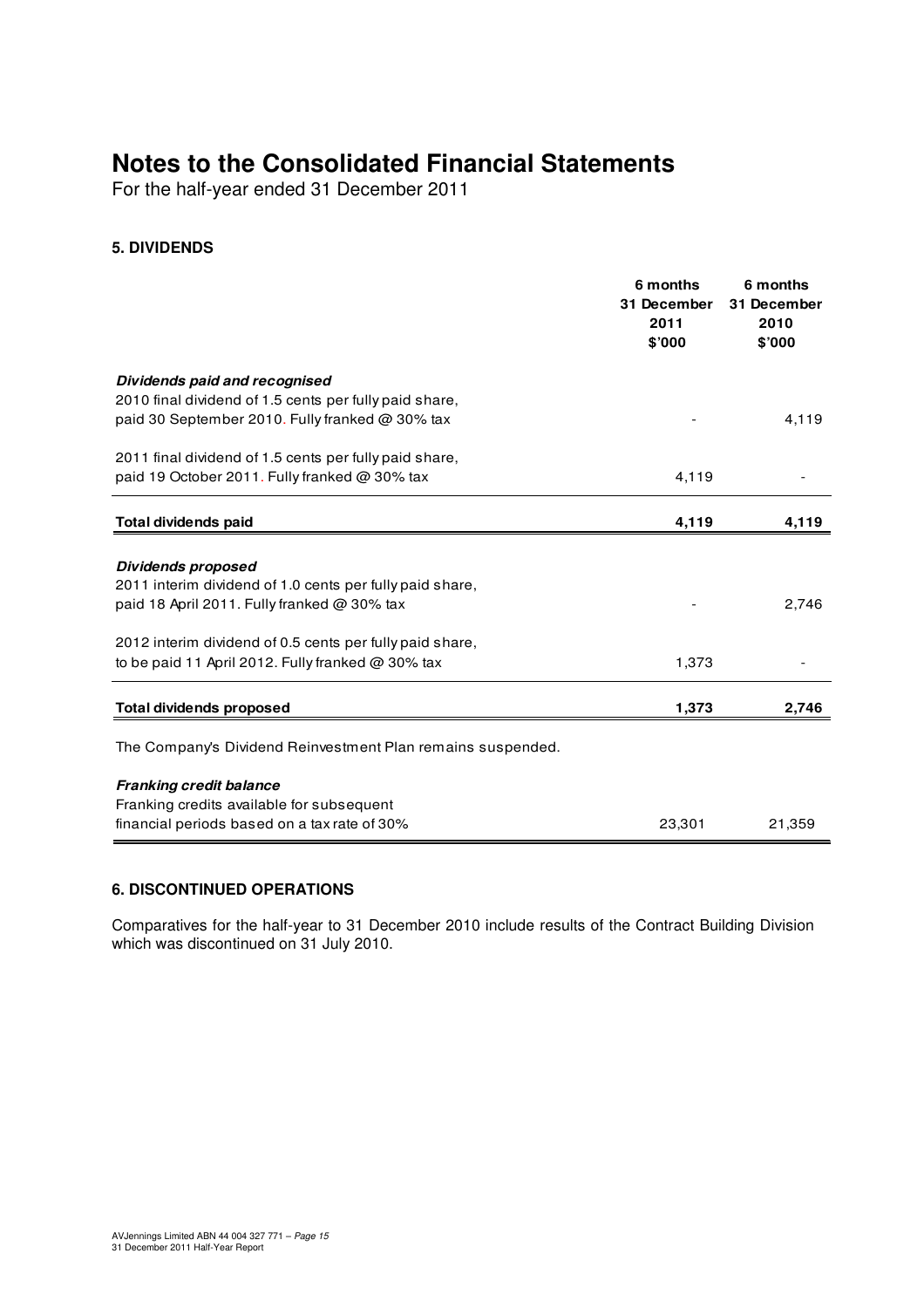For the half-year ended 31 December 2011

# **7. CONTRIBUTED EQUITY**

|                                        | 31 December<br>2011<br><b>Number</b> | 30 June<br>2011<br><b>Number</b> | <b>December</b><br>31<br>2011<br>\$000 | 30 June<br>2011<br>\$'000 |
|----------------------------------------|--------------------------------------|----------------------------------|----------------------------------------|---------------------------|
| Ordinary shares                        | 274,588,694                          | 274,588,694                      | 122.837                                | 122,837                   |
| Treasury shares                        | $3,404,521$ )                        | (1,708,786)                      | (1.741)                                | (1,002)                   |
| Share capital                          |                                      |                                  | 121.096                                | 121,835                   |
|                                        |                                      |                                  |                                        |                           |
| (a) Movement in ordinary share capital | <b>Number</b>                        | <b>Number</b>                    | \$'000                                 | \$'000                    |
| As at the beginning of the period      | 274,588,694                          | 274.588.694                      | 122,837                                | 122,837                   |
| As at the end of the period            | 274,588,694                          | 274.588.694                      | 122.837                                | 122.837                   |

Fully paid ordinary shares carry one vote per share and carry the right to dividends. There are currently no unexercised or outstanding options. No options were exercised during the period.

| (b) Movement in treasury shares                | 31 December<br>2011<br><b>Number</b> | 30 June<br>2011<br><b>Number</b> | 31 December<br>2011<br>\$7000 | 30 June<br>2011<br>\$'000 |
|------------------------------------------------|--------------------------------------|----------------------------------|-------------------------------|---------------------------|
| As at the beginning of the period              | (1,708,786)                          | (666, 667)                       | (1.002)                       | 259)                      |
| Acquisition of shares by AVJ Deferred Employee |                                      |                                  |                               |                           |
| Share Plan Trust                               | (1,695,735)                          | (1,375,452)                      | (739)                         | (743)                     |
| Employee share scheme issue                    | $\overline{\phantom{0}}$             | 333,333                          | $\overline{\phantom{0}}$      |                           |
| As at the end of the period                    | (3,404,521)                          | (1,708,786)                      | (1,741)                       | (1,002)                   |

Treasury shares are shares in AVJennings Limited that are held by the AVJ Deferred Employee Share Plan Trust for the purpose of issuing shares to Executives via the AVJ Deferred Employee Share Plan.

The original cost of the shares is treated as a reduction in share capital and the underlying shares identified separately as treasury shares.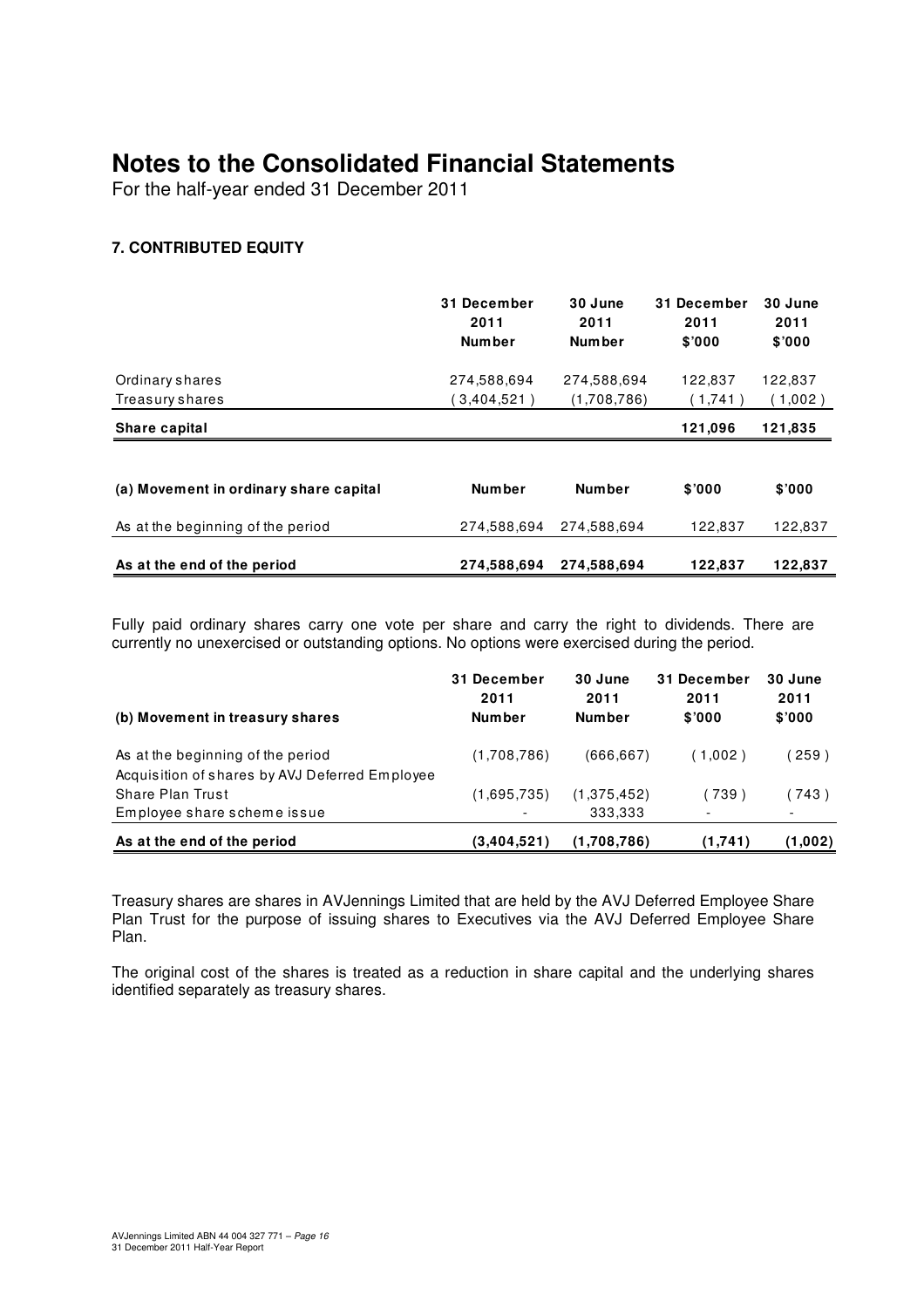For the half-year ended 31 December 2011

# **8. CASH AND CASH EQUIVALENTS**

|                                                                                                                                                                                  | 31 December<br>2011<br>\$000 | 30 June<br>2011<br>\$'000 |
|----------------------------------------------------------------------------------------------------------------------------------------------------------------------------------|------------------------------|---------------------------|
| Reconciliation to Consolidated Statement of Cash Flows<br>For the purposes of <i>Consolidated Statement of Cash Flows</i> ,<br>cash and cash equivalents comprise the following: |                              |                           |
| Cash at bank and in hand                                                                                                                                                         | 5.736                        | 12.260                    |

# **9. OPERATING SEGMENTS**

### **Identification of reportable segments**

The Consolidated Entity has identified its operating segments based on the internal reports that are reviewed and used by the chief operating decision makers in assessing performance and in determining the allocation of resources.

The operating segments are identified by management based on the states in which the Consolidated Entity sells its products and services. Discrete financial information about each of these operating businesses is reported on a monthly basis.

### **Types of products and services**

The Consolidated Entity operates primarily in residential development.

### **Accounting policies**

The accounting policies used in reporting segments are the same as those contained in the full Financial Report.

### **Operating segments**

States:

This includes activities relating to Land Development, Integrated Housing, Apartments Development and Home Improvements.

### Other:

This includes corporate transactions entered into by the Head Office which are not state based.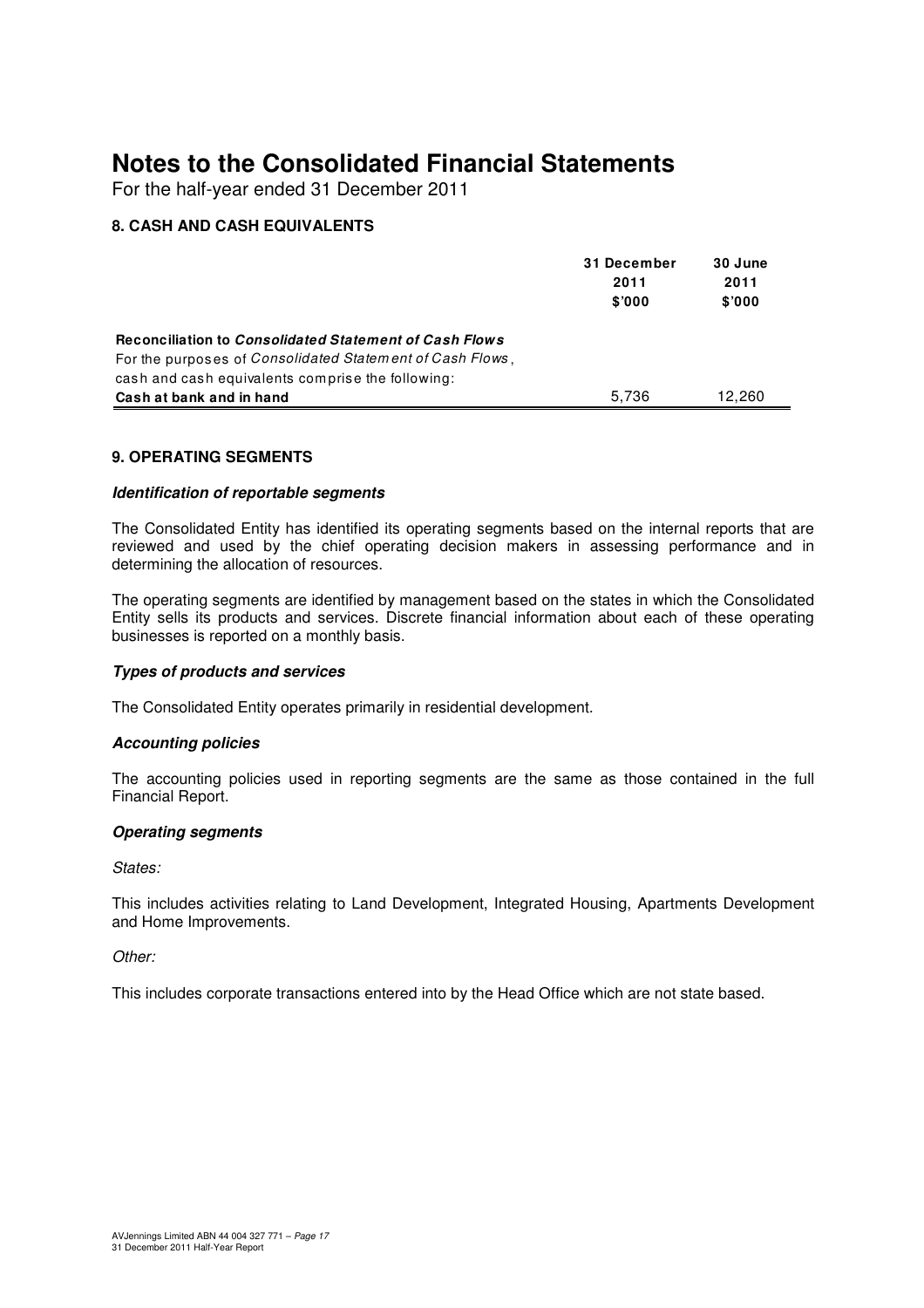For the half-year ended 31 December 2011

# **9. OPERATING SEGMENTS (continued)**

The following table presents the revenues and results information regarding operating segments for the half-year ended 31 December 2011.

|                                 | <b>Continuing Operations</b> |                          |             |                          |             |        |             |                          | <b>Discontinued</b><br><b>Operations</b> |        | <b>Total Operations</b> |                          |                             |                          |              |           |
|---------------------------------|------------------------------|--------------------------|-------------|--------------------------|-------------|--------|-------------|--------------------------|------------------------------------------|--------|-------------------------|--------------------------|-----------------------------|--------------------------|--------------|-----------|
|                                 | <b>NSW</b>                   |                          | <b>VIC</b>  |                          | <b>QLD</b>  |        | <b>SA</b>   |                          | Other                                    |        | <b>Total</b>            |                          | Contract<br><b>Building</b> |                          | Consolidated |           |
| <b>Operating segments</b>       |                              | 31 December              | 31 December |                          | 31 December |        | 31 December |                          | 31 December                              |        | 31 December             |                          | 31 December                 |                          | 31 December  |           |
|                                 | 2011                         | 2010                     | 2011        | 2010                     | 2011        | 2010   | 2011        | 2010                     | 2011                                     | 2010   | 2011                    | 2010                     | 2011                        | 2010                     | 2011         | 2010      |
|                                 | \$'000                       | \$'000                   | \$'000      | \$'000                   | \$'000      | \$'000 | \$'000      | \$'000                   | \$'000                                   | \$'000 | \$'000                  | \$'000                   | \$'000                      | \$'000                   | \$'000       | \$'000    |
| Revenues                        |                              |                          |             |                          |             |        |             |                          |                                          |        |                         |                          |                             |                          |              |           |
| <b>External sales</b>           | 21,930                       | 14,013                   | 41,087      | 52,356                   | 18,698      | 16,936 | 7,435       | 13,838                   |                                          |        | 89,150                  | 97,143                   | $\overline{\phantom{a}}$    | 15,503                   | 89,150       | 112,646   |
| Management fees                 | 806                          | 911                      | 435         | 325                      | 68          | 219    | 79          |                          |                                          |        | 1,388                   | 1,455                    | $\overline{\phantom{a}}$    | $\overline{\phantom{a}}$ | 1,388        | 1,455     |
| Other revenue                   |                              |                          |             |                          |             |        |             |                          | 1,643                                    | 6,695  | 1,643                   | 6,695                    |                             | 13                       | 1,643        | 6,708     |
|                                 |                              |                          |             |                          |             |        |             |                          |                                          |        |                         |                          |                             |                          |              |           |
| <b>Total segment</b>            |                              |                          |             |                          |             |        |             |                          |                                          |        |                         |                          |                             |                          |              |           |
| revenues                        | 22,736                       | 14,924                   | 41,522      | 52,681                   | 18,766      | 17,155 | 7,514       | 13,838                   | 1,643                                    | 6,695  | 92,181                  | 105,293                  | $\blacksquare$              | 15,516                   | 92,181       | 120,809   |
| <b>Results</b>                  |                              |                          |             |                          |             |        |             |                          |                                          |        |                         |                          |                             |                          |              |           |
| Segment results                 | 552                          | 642                      | 4,673       | 16,145                   | 3,312       | 1,074  | 777         | 2,218                    | (16)                                     | (102)  | 9,298                   | 19,977                   | $\overline{\phantom{a}}$    | (251)                    | 9,298        | 19,726    |
| Fair value movement in          |                              |                          |             |                          |             |        |             |                          |                                          |        |                         |                          |                             |                          |              |           |
| interest rate derivatives       |                              | $\overline{\phantom{a}}$ |             | $\overline{\phantom{a}}$ |             |        |             |                          |                                          |        |                         | $\overline{\phantom{a}}$ | $\overline{\phantom{a}}$    | $\overline{\phantom{a}}$ | (167)        | 509       |
| Other income                    |                              |                          |             | $\overline{\phantom{a}}$ |             |        |             | $\overline{\phantom{a}}$ | 1,643                                    | 6,695  | 1,643                   | 6,695                    |                             | 13                       | 1,643        | 6,708     |
| Unallocated depreciation        |                              |                          |             |                          |             |        |             |                          |                                          |        |                         |                          |                             |                          |              |           |
| and amortisation                |                              | $\overline{\phantom{a}}$ |             | $\blacksquare$           |             |        |             |                          |                                          |        |                         | $\overline{\phantom{a}}$ |                             | $\overline{\phantom{a}}$ | (174)        | (347)     |
| Unallocated expenses            |                              |                          |             | $\overline{\phantom{a}}$ |             |        |             |                          |                                          |        |                         | $\overline{\phantom{a}}$ |                             | $\overline{\phantom{a}}$ | (7, 545)     | (11, 464) |
| Unallocated interest<br>expense |                              |                          |             |                          |             |        |             |                          |                                          |        |                         | $\overline{\phantom{a}}$ | $\blacksquare$              | $\overline{\phantom{a}}$ | (263)        | (521)     |
| Profit before tax               |                              |                          |             |                          |             |        |             |                          |                                          |        |                         |                          |                             |                          | 2,792        | 14,611    |
| Income tax                      |                              |                          |             |                          |             |        |             |                          |                                          |        |                         |                          |                             |                          | 532          | (4,046)   |
|                                 |                              |                          |             |                          |             |        |             |                          |                                          |        |                         |                          |                             |                          |              |           |
| Net profit                      |                              |                          |             |                          |             |        |             |                          |                                          |        |                         |                          |                             |                          | 3,324        | 10,565    |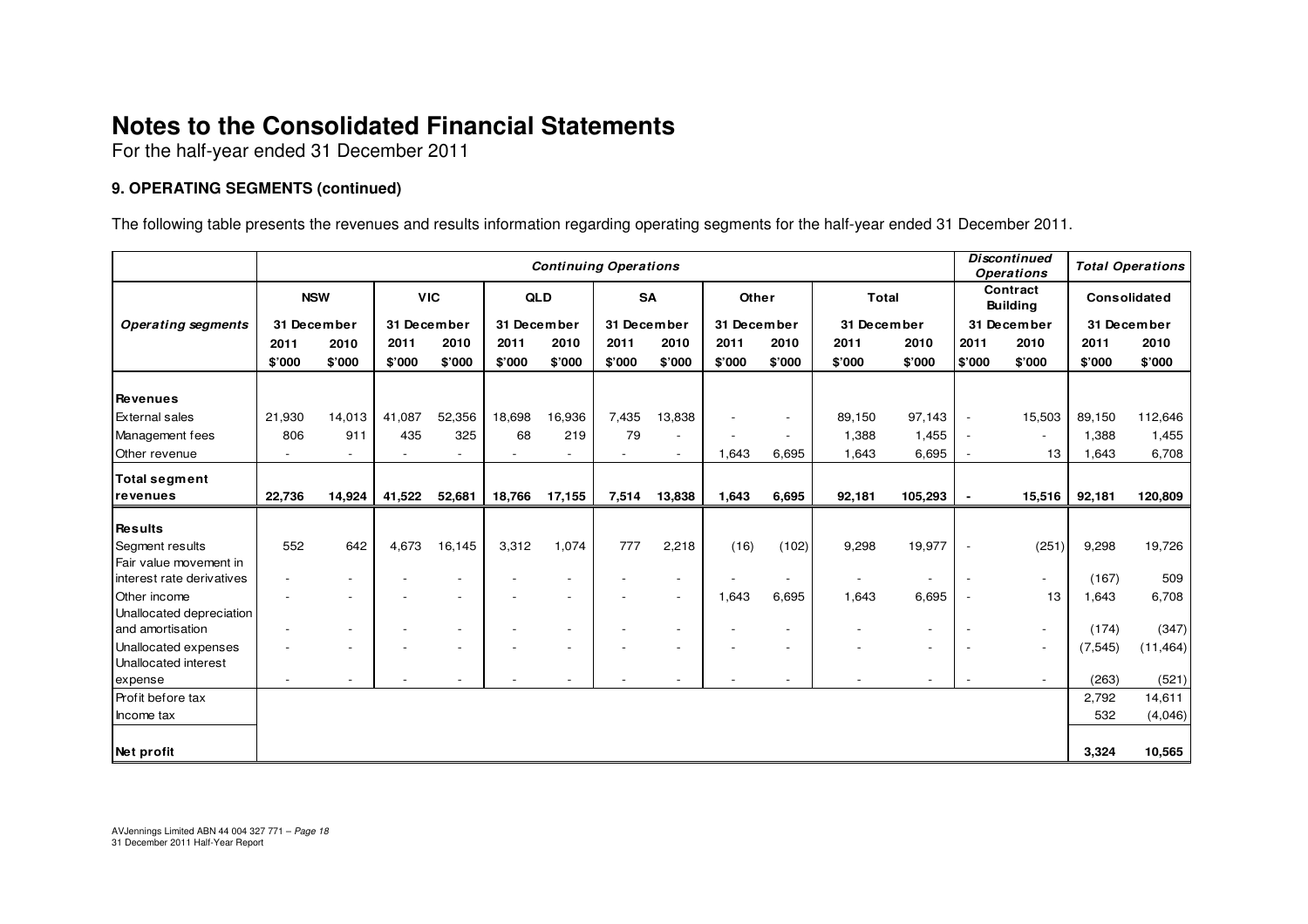For the half-year ended 31 December 2011

# **9. OPERATING SEGMENTS (continued)**

The following table presents the assets and liabilities information regarding operating segments as at 31 December 2011 and 30 June 2011.

|                                              | <b>Continuing Operations</b> |                |                |                |                |                |                |                |                |                | <b>Total Operations</b> |                |
|----------------------------------------------|------------------------------|----------------|----------------|----------------|----------------|----------------|----------------|----------------|----------------|----------------|-------------------------|----------------|
|                                              | <b>NSW</b>                   |                | <b>VIC</b>     |                | QLD            |                | <b>SA</b>      |                | <b>Other</b>   |                | <b>Consolidated</b>     |                |
| <b>Operating</b><br>segments                 | 31 Dec                       | 30 Jun         | 31 Dec         | 30 Jun         | 31 Dec         | 30 Jun         | 31 Dec         | 30 Jun         | 31 Dec         | 30 Jun         | 31 Dec                  | 30 Jun         |
|                                              | 2011<br>\$'000               | 2011<br>\$'000 | 2011<br>\$'000 | 2011<br>\$'000 | 2011<br>\$'000 | 2011<br>\$'000 | 2011<br>\$7000 | 2011<br>\$'000 | 2011<br>\$7000 | 2011<br>\$'000 | 2011<br>\$'000          | 2011<br>\$'000 |
| <b>Assets</b><br>Segment                     |                              |                |                |                |                |                |                |                |                |                |                         |                |
| lassets                                      | 160,125                      | 168,427        | 103,949        | 92,042         | 189,065        | 144,210        | 68,368         | 64,969         | 12,802         | 22,966         | 534,309                 | 492,614        |
| <b>Total assets</b>                          | 160,125                      | 168,427        | 103,949        | 92,042         | 189,065        | 144,210        | 68,368         | 64,969         | 12,802         | 22,966         | 534,309                 | 492,614        |
| <b>Liabilities</b><br>Segment<br>liabilities | 13,696                       | 13,898         | 26,834         | 21,389         | 52,752         | 51,881         | 19,561         | 17,906         | 118,379        | 83,012         | 231,222                 | 188,086        |
| Total<br><b>Iliabilities</b>                 | 13,696                       | 13,898         | 26,834         | 21,389         | 52,752         | 51,881         | 19,561         | 17,906         | 118,379        | 83,012         | 231,222                 | 188,086        |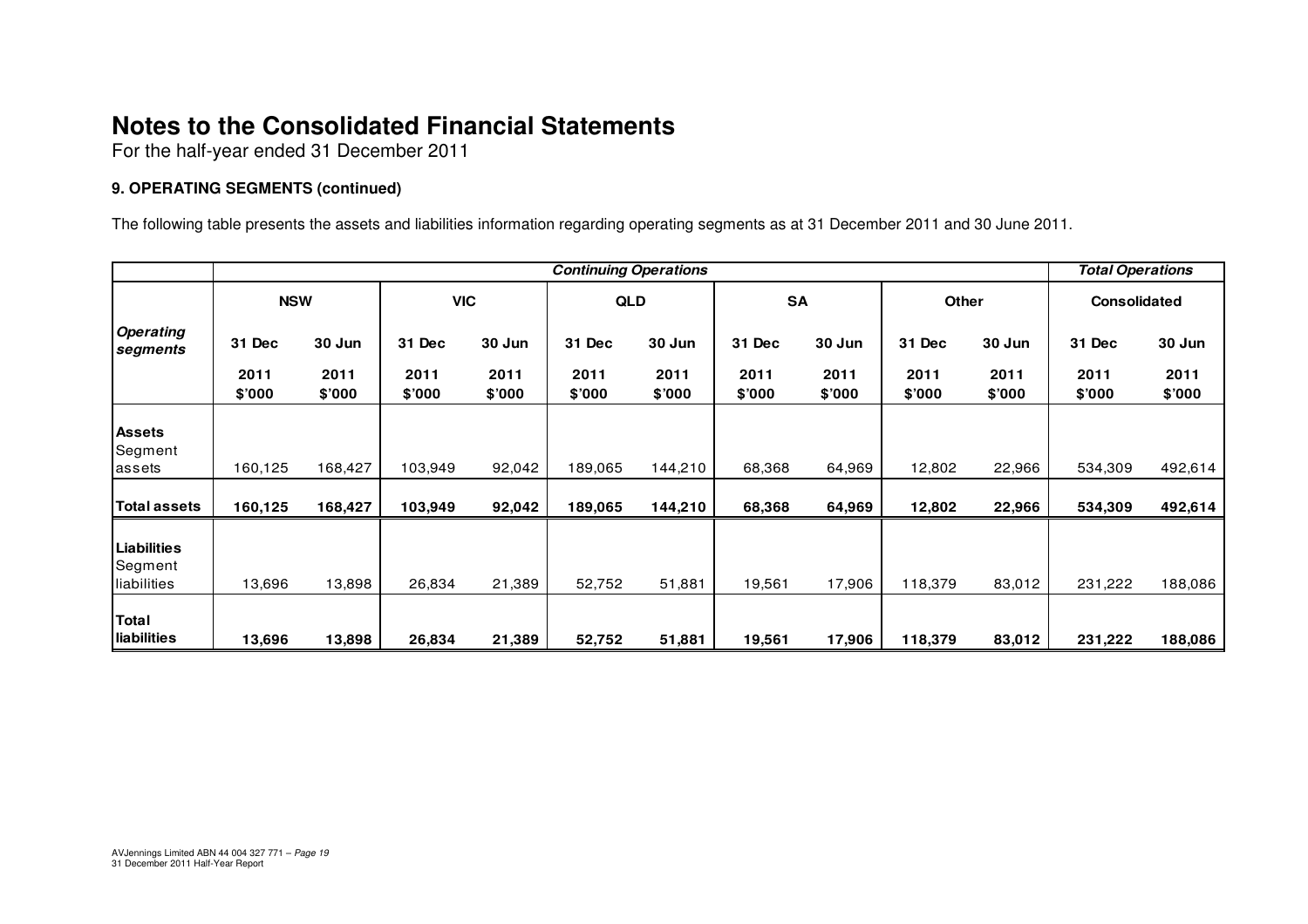For the half-year ended 31 December 2011

# **10. NET TANGIBLE ASSET BACKING**

|                                                                | 31 December<br>2011<br>Cents | 30 June<br>2011<br>Cents |  |
|----------------------------------------------------------------|------------------------------|--------------------------|--|
| Net Tangible Asset backing (NTA) - cents per ordinary security | 109.4                        | 109.9                    |  |

Ordinary shares on issue as at 31 December 2011 were 274,588,694 (30 June 2011: 274,588,694). Refer to note 7 for details.

### **11. INTEREST IN JOINT VENTURE OPERATIONS**

The Consolidated Entity's interest in the profits and losses of Joint Venture Operations is included in the Consolidated Statement of Comprehensive Income under the following classifications:

|                                                | 6 months<br>31 December<br>2011<br>\$7000 | 6 months<br>31 December<br>2010<br>\$7000 |
|------------------------------------------------|-------------------------------------------|-------------------------------------------|
| Revenues                                       | 980                                       | 2,435                                     |
| Cost of sales                                  | (821)                                     | (2,113)                                   |
| Other expenses                                 | 881)                                      | 392)                                      |
| Loss before income tax                         | (722)                                     | (70)                                      |
| Income tax credit                              | 217                                       | 21                                        |
| Net loss attributable to members of the parent | 505)                                      | 49)                                       |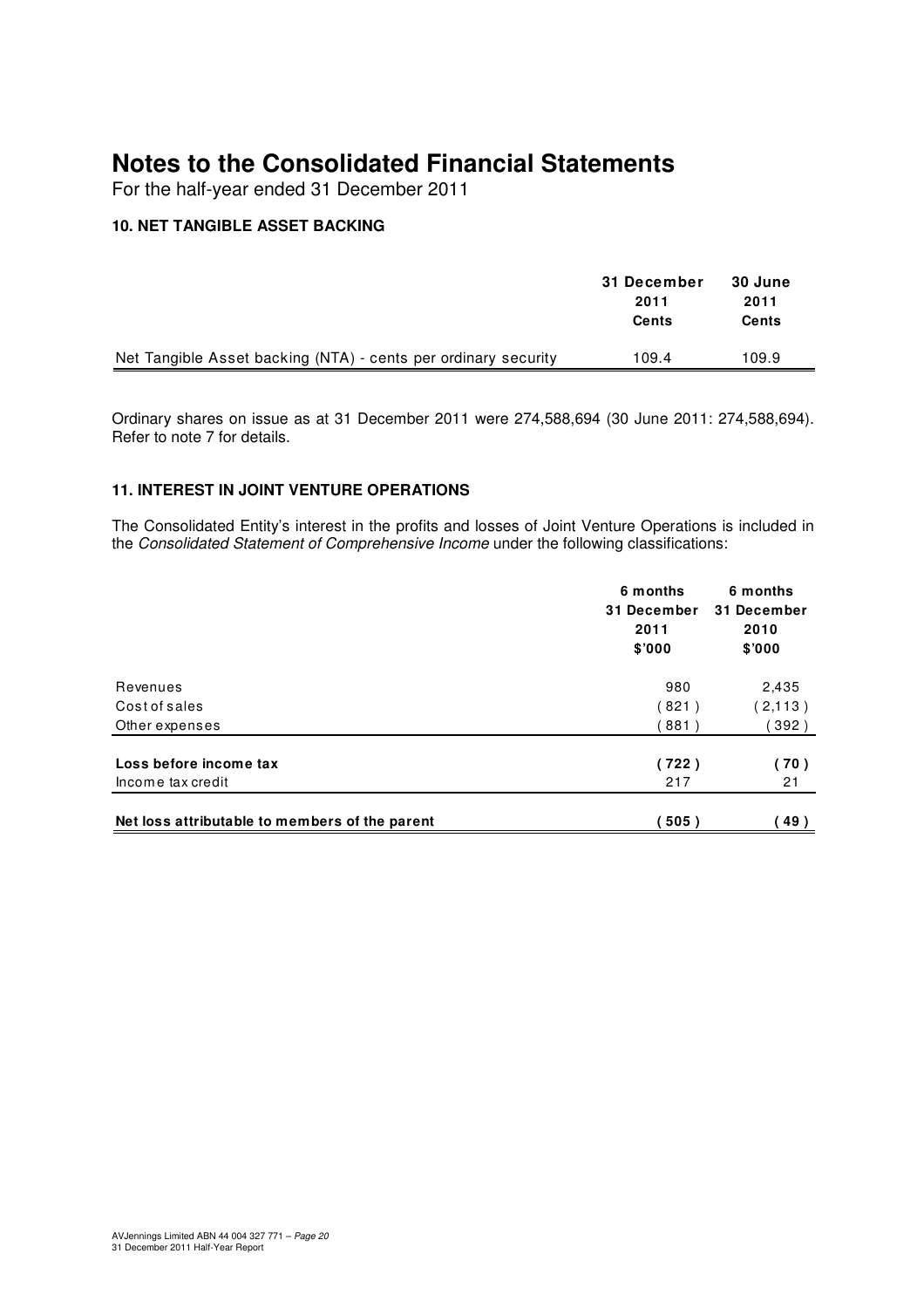For the half-year ended 31 December 2011

# **12. INVESTMENTS ACCOUNTED FOR USING THE EQUITY METHOD**

The interest in an associate or a joint venture entity is accounted for using the equity method of accounting and is carried at cost. Under the equity method, the consolidated entity's share of the results of the associate or the joint venture entity is recognised in the Consolidated Statement of Comprehensive Income, and the share of movements in reserves is recognised in the Consolidated Statement of Financial Position. The information is set out below:

| Equity accounted<br>Associates & Joint Ventures |      | Interest held in output | Share of Net profit |                         |  |
|-------------------------------------------------|------|-------------------------|---------------------|-------------------------|--|
|                                                 |      |                         | 6 months            | 6 months                |  |
|                                                 |      | 31 December 31 December |                     | 31 December 31 December |  |
| IName of Associate & Joint Ventures             | 2011 | 2010                    | 2011                | 2010                    |  |
|                                                 |      |                         | \$'000              | \$000                   |  |
| Epping JV                                       | 10%  | 10%                     | 275                 | 115                     |  |
| Arlington Rise JV                               | 45%  |                         |                     |                         |  |
| Creekwood (Meridan Plains)                      |      | 50%                     | 4,776               | (59)                    |  |
| Eastwood                                        | 50%  | 50%                     | 356                 | 124                     |  |
| Sydney Olympic Park Development                 | 50%  | 50%                     |                     |                         |  |
| Woodville                                       | 50%  | 50%                     | (5)                 | 940                     |  |
| <b>Profit after tax</b>                         |      |                         | 5,403               | 1.120                   |  |

On 30 September 2011, the Consolidated Entity purchased the equity held by the joint venture partner in Creekwood. Creekwood does not constitute a business and has been accounted for as an asset acquisition. Creekwood Developments Pty Ltd is now a fully owned subsidiary.

# **13. CONTINGENCIES**

### **Secured**

### **Performance guarantees**

Contingent liabilities in respect of certain performance guarantees, granted by the Consolidated Entity's bankers in the normal course of business to unrelated parties, at 31 December 2011, amounted to \$16,474,000 (30 June 2011: \$18,304,000). No liability is expected to arise.

### **Financial guarantees**

Financial guarantees granted by the Consolidated Entity's bankers to unrelated parties in the normal course of business at 31 December 2011, amounted to \$15,896,000 (30 June 2011: \$15,663,000). No liability is expected to arise.

### **Unsecured**

### **Surety bond facility**

The Parent Entity has entered into a Deed of Indemnity with various controlled entities to indemnify the obligation of those entities in relation to the Surety bond facility. Contingent liabilities in respect of certain performance bonds, granted by the Consolidated Entity's financiers, in the normal course of business as at 31 December 2011, amounted to \$1,206,000 (30 June 2011: \$1,139,000). No liability is expected to arise.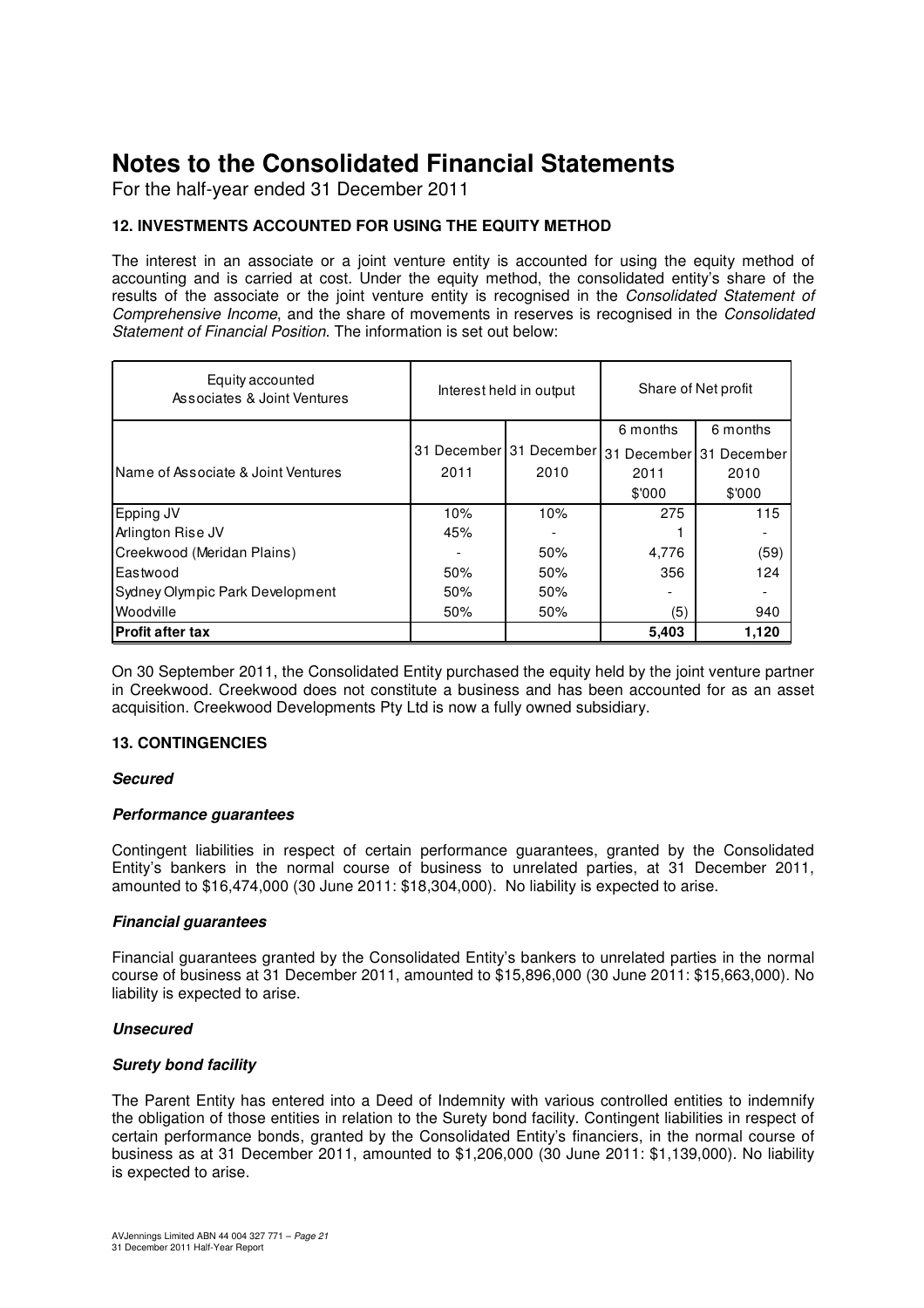For the half-year ended 31 December 2011

# **14. SIGNIFICANT EVENTS AFTER THE BALANCE SHEET DATE**

No matter or circumstance has arisen since 31 December 2011 that has significantly affected, or may significantly affect:

a) the Consolidated Entity's operations in the future financial years; or

b) the results of those operations in future financial years; or

c) the Consolidated Entity's state of affairs in future financial years.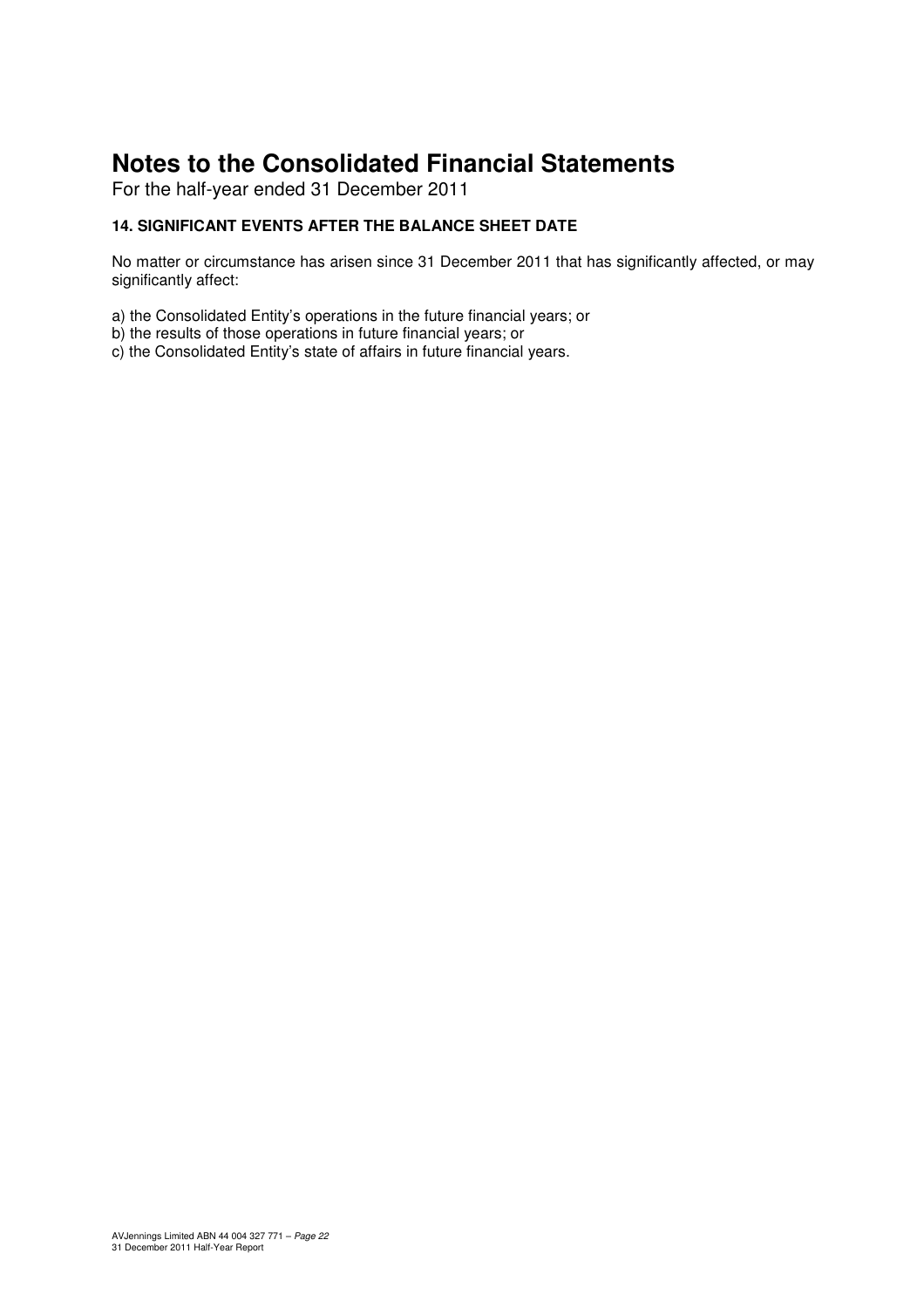

# Directors' Declaration

For the half-year ended 31 December 2011

In accordance with a resolution of the Directors of AVJennings Limited, we state that:

In the opinion of the Directors:

- a) The Financial Statements and notes of the Consolidated Entity are in accordance with the Corporations Act 2001, including:
	- (i) giving a true and fair view of the financial position as at 31 December 2011 and of the performance for the half-year ended on that date; and
	- (ii) complying with Australian Accounting Standards and the Corporations Regulations 2001; and
- b) There are reasonable grounds to believe that the Consolidated Entity will be able to pay its debts as and when they become due and payable.

On behalf of the Board.

Peter Summers **Director** 

10 February 2012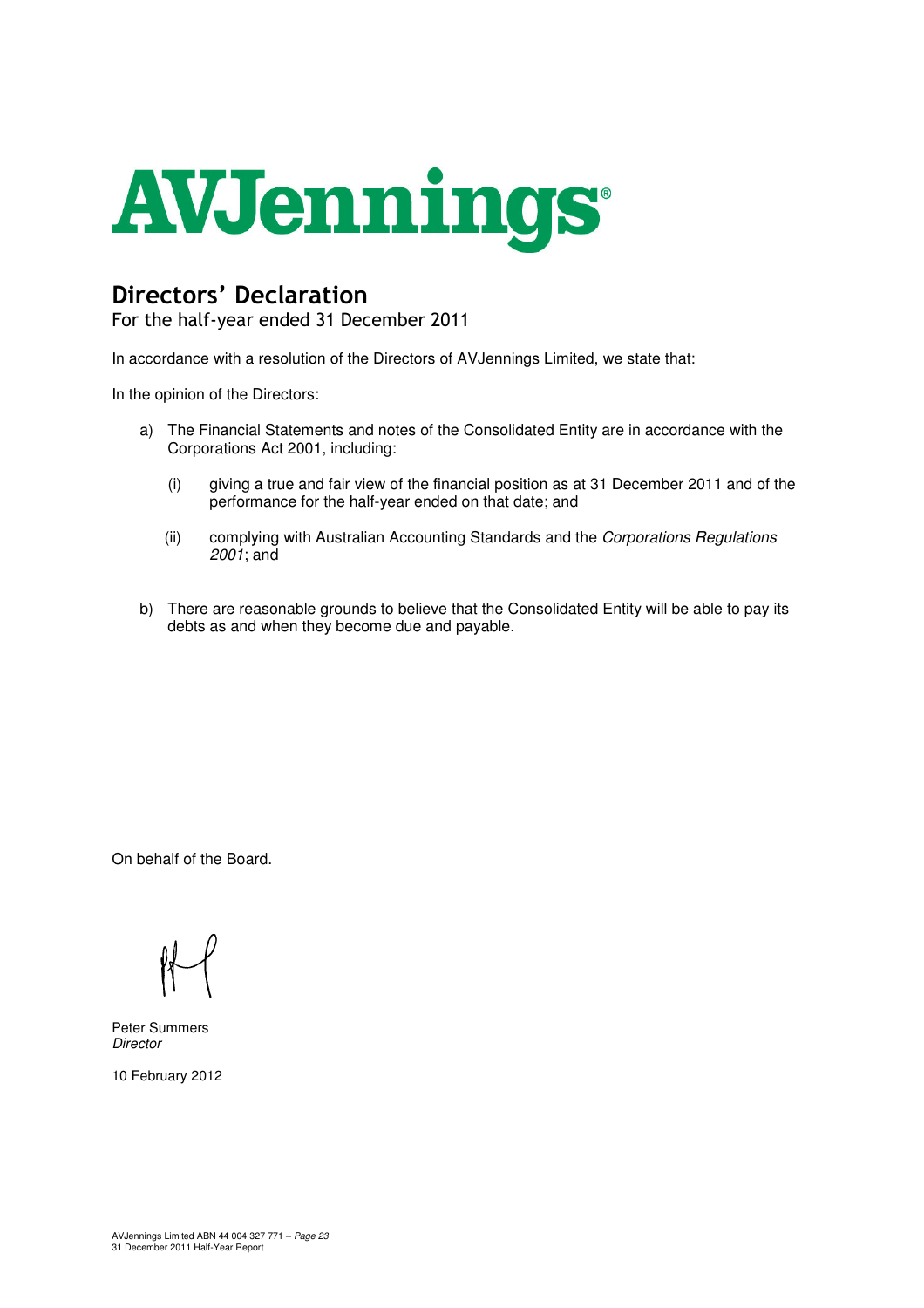

Ernst & Young Centre 680 George Street Sydney NSW 2000 Australia GPO Box 2646 Sydney NSW 2001

Tel: +61 2 9248 5555 Fax: +61 2 9248 5959 www.ev.com/au

To the members of AVJennings Limited

# **Report on the Half-Year Financial Report**

We have reviewed the accompanying half-year financial report of AVJennings Limited, which comprises the statement of financial position as at 31 December 2011, the statement of comprehensive income, statement of changes in equity and statement of cash flows for the half-year ended on that date, other selected explanatory notes, and the directors' declaration of the consolidated entity comprising the company and the entities it controlled at the period end or from time to time during the half-year.

# Directors' Responsibility for the Half-Year Financial Report

The directors of the company are responsible for the preparation of the half-year financial report that gives a true and fair view in accordance with Australian Accounting Standards and the *Corporations Act 2001* and for such internal controls as the directors determine are necessary to enable the preparation of the half-year financial report that is free from material misstatement, whether due to fraud or error.

# Auditor's Responsibility

Our responsibility is to express a conclusion on the half-year financial report based on our review. We conducted our review in accordance with Auditing Standard on Review Engagements ASRE 2410 *Review of Interim and Other Financial Reports Performed by the Independent Auditor of the Entity*, in order to state whether, on the basis of the procedures described, we have become aware of any matter that makes us believe that the financial report is not in accordance with the *Corporations Act 2001* including: giving a true and fair view of the consolidated entity's financial position as at 31 December 2011 and its performance for the half-year ended on that date; and complying with Accounting Standard AASB 134 *Interim Financial Reporting* and the *Corporations Regulations 2001* . As the auditor of AVJennings Limited and the entities it controlled during the half-year, ASRE 2410 requires that we comply with the ethical requirements relevant to the audit of the annual financial report.

A review of a half-year financial report consists of making enquiries, primarily of persons responsible for financial and accounting matters, and applying analytical and other review procedures. A review is substantially less in scope than an audit conducted in accordance with Australian Auditing Standards and consequently does not enable us to obtain assurance that we would become aware of all significant matters that might be identified in an audit. Accordingly, we do not express an audit opinion.

# Independence

In conducting our review, we have complied with the independence requirements of the *Corporations Act 2001*. We have given to the directors of the company a written Auditor's Independence Declaration, a copy of which follows the Directors' Report.